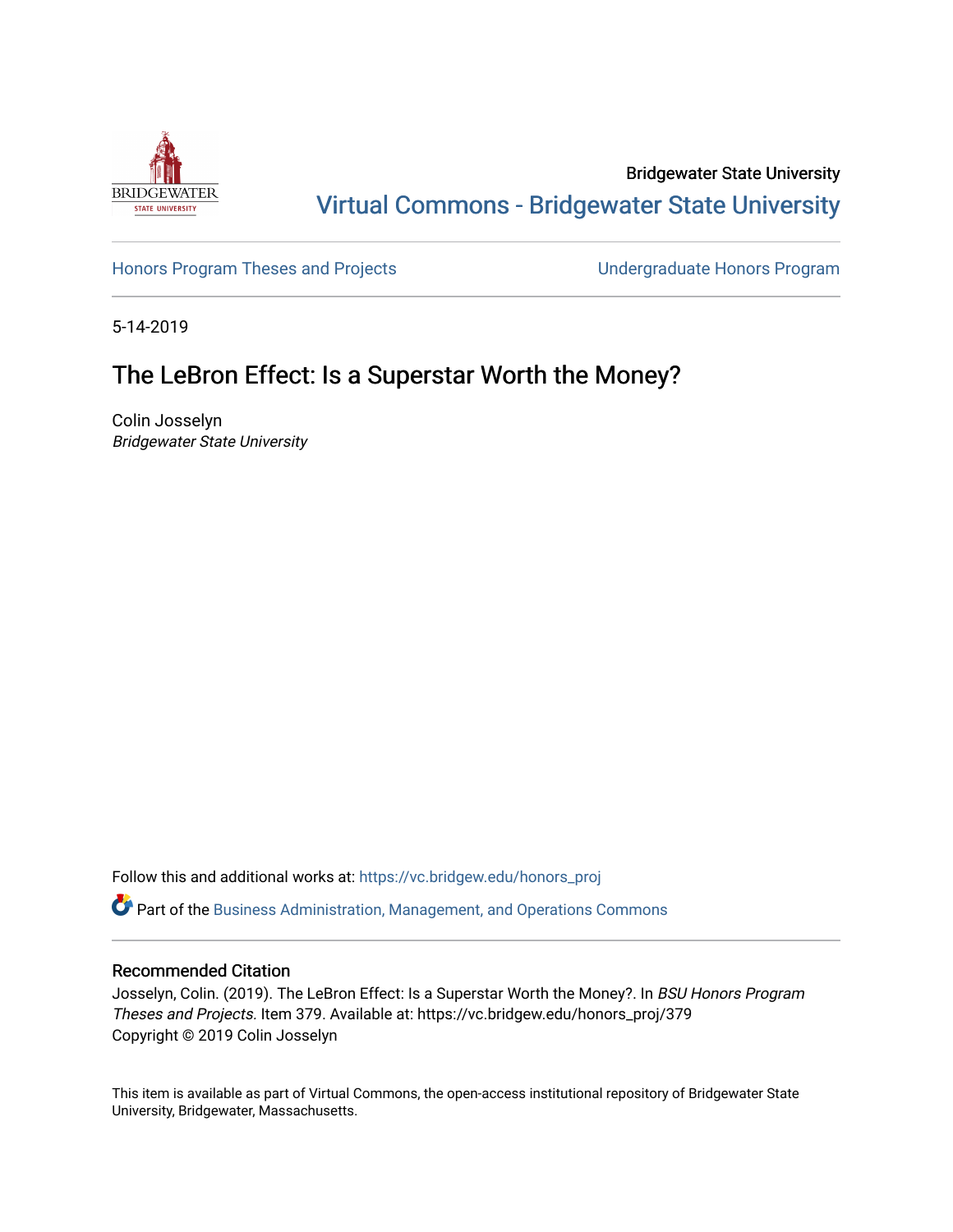# **The LeBron Effect: Is a Superstar Worth the Money?**

Colin Josselyn

Submitted in Partial Completion of the Requirements for Commonwealth Honors in Management

Bridgewater State University

May 14, 2019

Dr. Todd Harris, Thesis Advisor Dr. Kathleen Ferris-Costa, Committee Member Dr. Jakari Griffith, Committee Member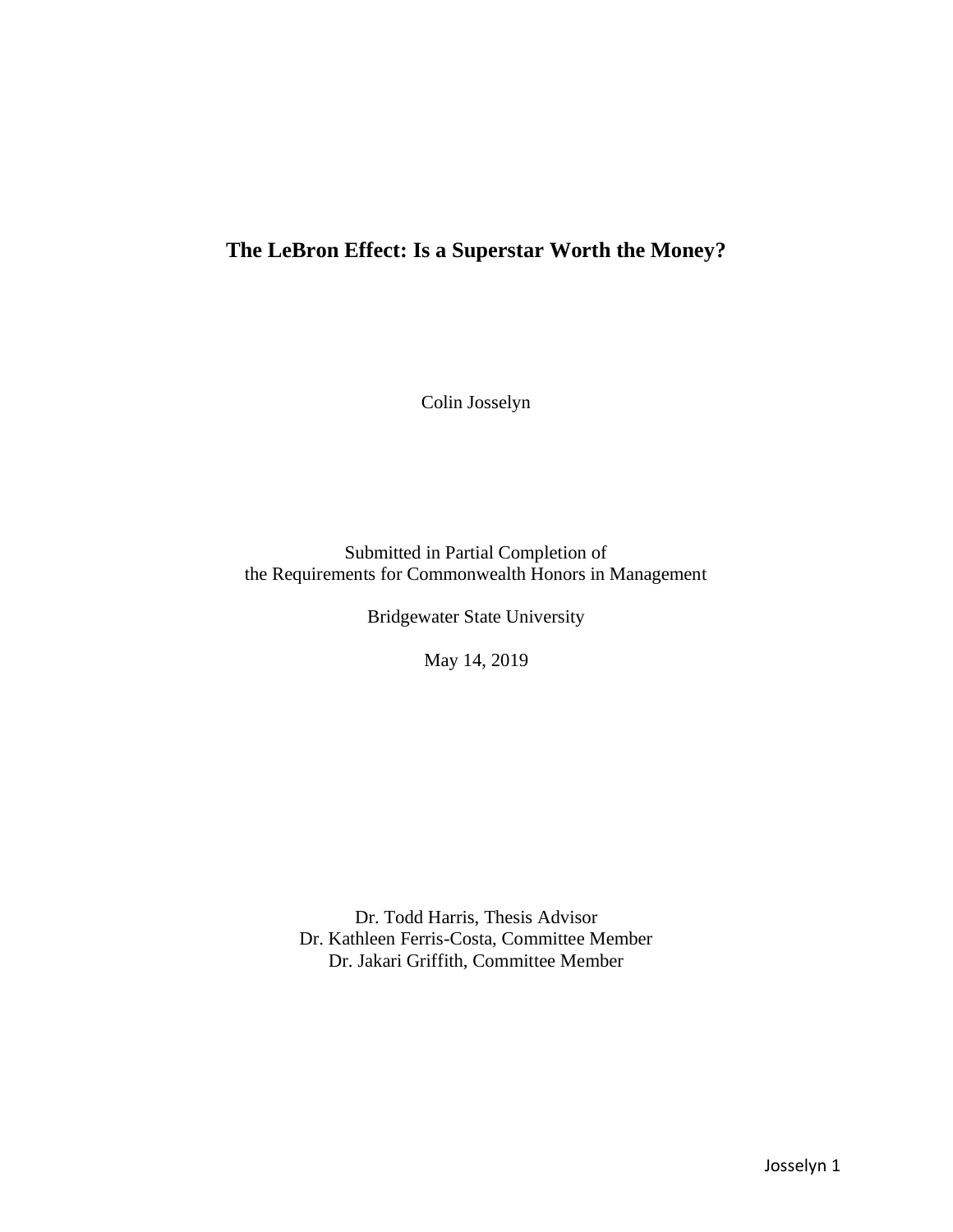# **Table of Contents**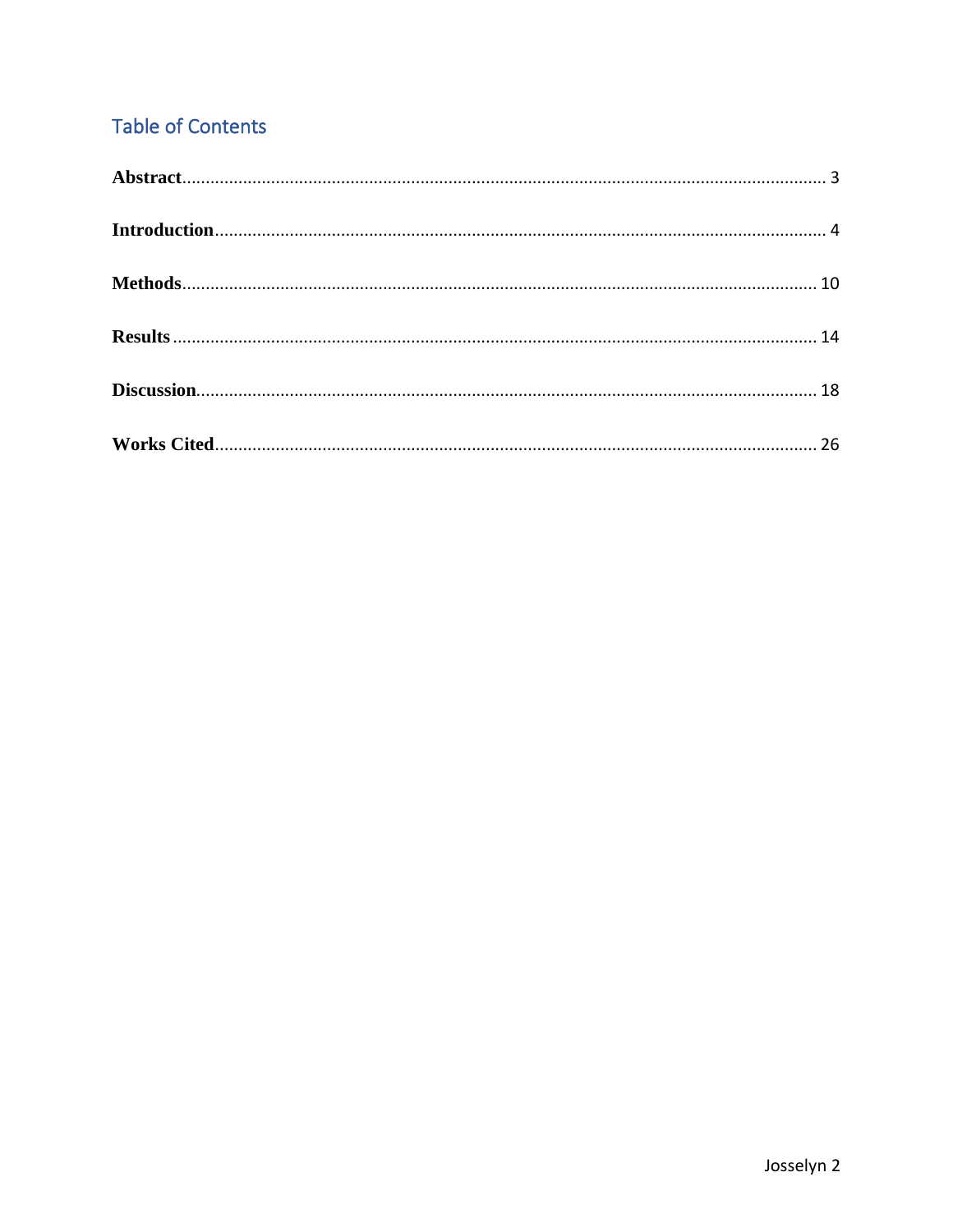## <span id="page-3-0"></span>**Abstract**

<span id="page-3-1"></span>Every industry has superstars. Whether it's the entertainment industry, the music industry, or the sports industry, superstars are everywhere. Sports are perhaps where we most commonly see and pay superstar athletes the most. Some athletes drive fans to come and flood the area near the arena. These "superstar" athletes cause a buzz and can bring in more and more fans to spend money both inside and outside the arena. In this paper using a combination of qualitative and quantitative methodologies we research NBA superstar LeBron James and his possible impact on the franchises he plays for in the cities he has played in throughout his career. Through analysis of three factors we will be able to bring together multiple statistics to see whether bringing in a superstar to a franchise is actually worth all the money they cost. These three factors include the performance of the team, impact on attendance, and franchise valuation. The amount of research on the area of a superstar's effect on both private organizations (the sports franchise) and municipalities (should the cities help finance moves for superstars) is very small and understudied. Through this research, a new viewpoint of a superstar's impact will be formed. Over LeBron's 11-year career and his journey to three different cities there is plenty of data available to determine if having a superstar player in your franchise is really worth it.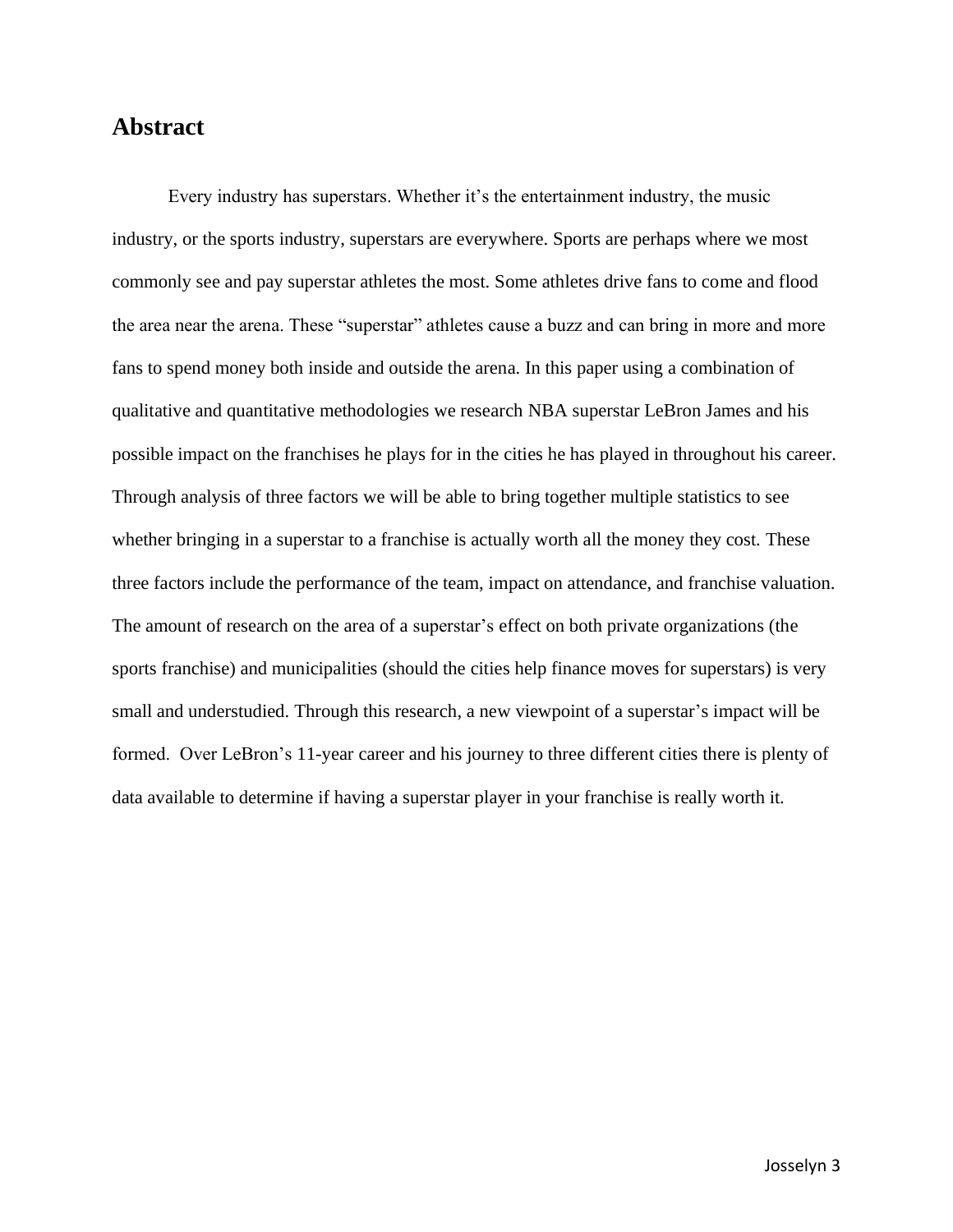## **Introduction**

Stars, everywhere we look in our world we see stars. Most often we see the stars shine best at night when the sun goes down, that is the time for the stars. Almost all people on this planet have at least one if not a few stars they constantly look up to. Looking up to these stars fills people up with all sorts of positive emotions. We constantly wonder how those stars got there and how they continue to shine for such long periods of time. The funny thing is, it is not just the stars in the sky that are being described. This also describes the stars we see on television, in music and more importantly where this study will be concentrating, in sports. These stars are people we follow religiously whether it's by watching their movies, or listening to their music, or following them during every one of their games. People of all ages tune into follow their stars. Something many people don't consider is the amount of financial costs these stars come with and before we go deeper into that it is important to first define some characteristics of what a star/superstar is.

#### **What is a Superstar?**

There are superstars in every profession, whether it is a doctor, actor, musician, or athlete. In every profession there are stars who stand out among the rest. As noted by Sherwin Rosen in his revolutionary paper *The Economics of Superstars*, superstars are "relatively small numbers of people (who) earn enormous amounts of money and dominate the activities in which they engage" (year). Even though there may be a small number of these so called "superstars" in each profession they take in a lion's share of the profits. It is important, however, to also note that defining a superstar is subjective because there are so many metrics to analyze and opinions to consider on what truly makes a superstar. There are many stars that are very good in their line of work, but whether they are superstars is constantly up for debate. If we look in the field of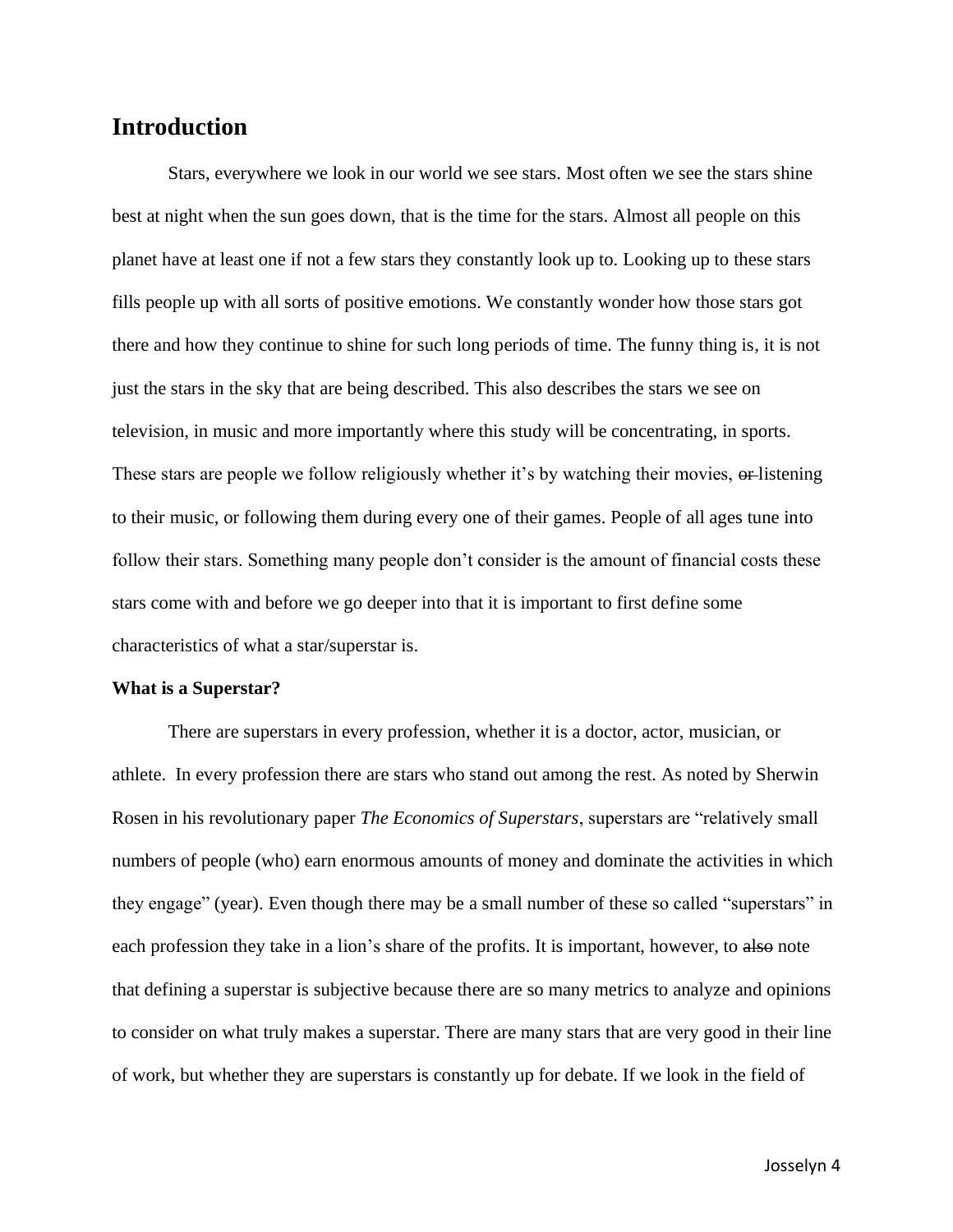professional sports where the majority of this paper will be focused, we find that some people define stars as athletes who receive the majority of all-star votes to all-star games. These stars stand out to fans and organizations because they can increase attendance, television ratings, merchandise sales, and other sources of revenue beyond individual contributions like an increase in road attendance. A lot of athletes can have one good and above average season, but does this constitute them to be able to be given the title of a superstar? Perhaps a fuller definition of a superstar in the NBA is "a player needed to be highly touted upon entering the league, be widely considered one of the leagues premiere talents, exhibit extended excellence on the court throughout his career and not regress to a point that they are no longer a centerpiece of their team" (Humphreys, year). This is a pretty full definition of a superstar as it pertains to the area of the NBA and that of LeBron James, the focus of this research who fulfills all parts of that definition. As previously stated, athletes are not the only people who can be defined as superstars.

#### **Superstars Come in All Shapes and Sizes**

The entertainment industry is chalk full of superstars. There are a handful of people in the entertainment industry who collect major paychecks. More specifically, actors can be characterized as stars for many reasons. Actors who have critically acclaimed acting skills possess personality traits that appeal to moving audiences, attract a lot of publicity and have the ability to secure investment are generally defined as "stars" in the entertainment industry. Attracting publicity is vital to a person being defined as a superstar in any profession. Whether it is word of mouth from people telling each other about how great that person is or the more likely method of seeing the past success of their careers. Stars usually become prominent due to their exceptional skill that leads to successes. These successes are what the majority of people base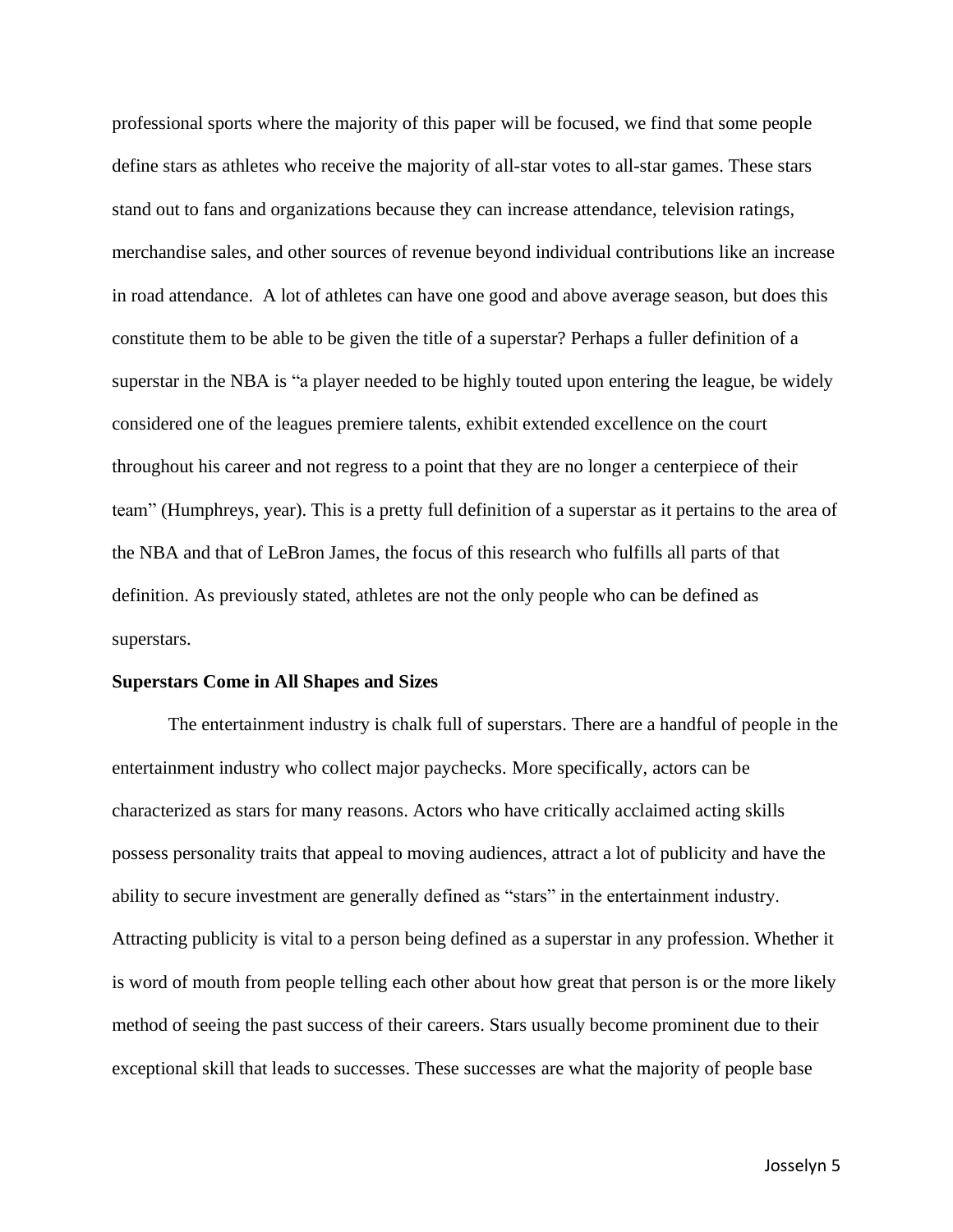their perception of a star on. We call someone a successful athlete if they have championships and most valuable player awards. Star salespeople may have accolades like fastest sale closing or biggest sale made. A musician may have Grammys or platinum records, an actor an Oscar or a Golden Globe. All these successes lead to increase in fandom and people wanting to follow this successful person's career. This is often how we see star athletes receive eye opening contracts worth millions.

Athletics is only one profession where this type of previous success-based profits and investments are made. In the acting profession this leads to an increase in the ability to secure investment from outside investors to fund new productions and all the costs associated with that. This is due to the fact that these investors see that this actor or actress has been successful in the past so they will probably be successful again. These high ranked stars make their teams more visible to others and this makes it easier to secure resources. In the entertainment industry a highranking star joining the cast of an upcoming movie can trigger a so called "green light" for investors, producers, distributors, and exhibitors. These stars actors soon go on to make major profits for their investors. However, past success doesn't always determine future success. In *The Power of Stars: Do Star Actors Drive the Success of Movies?* "research typically does not account for the notion that studios may employ bigger stars for movies that are expected to generate higher revenues or that the most powerful stars may be able to choose the most promising movie projects" (Elberse). It is an interesting observation, but either way it further proves that superstars can have an immense amount of power and attractiveness to bring in profits and success. Another question arises and that is if one star adds that much value to a film production or a team what about adding another superstar. Elberse's research states that two stars on the same production can drive a project to bigger success because they could continue to play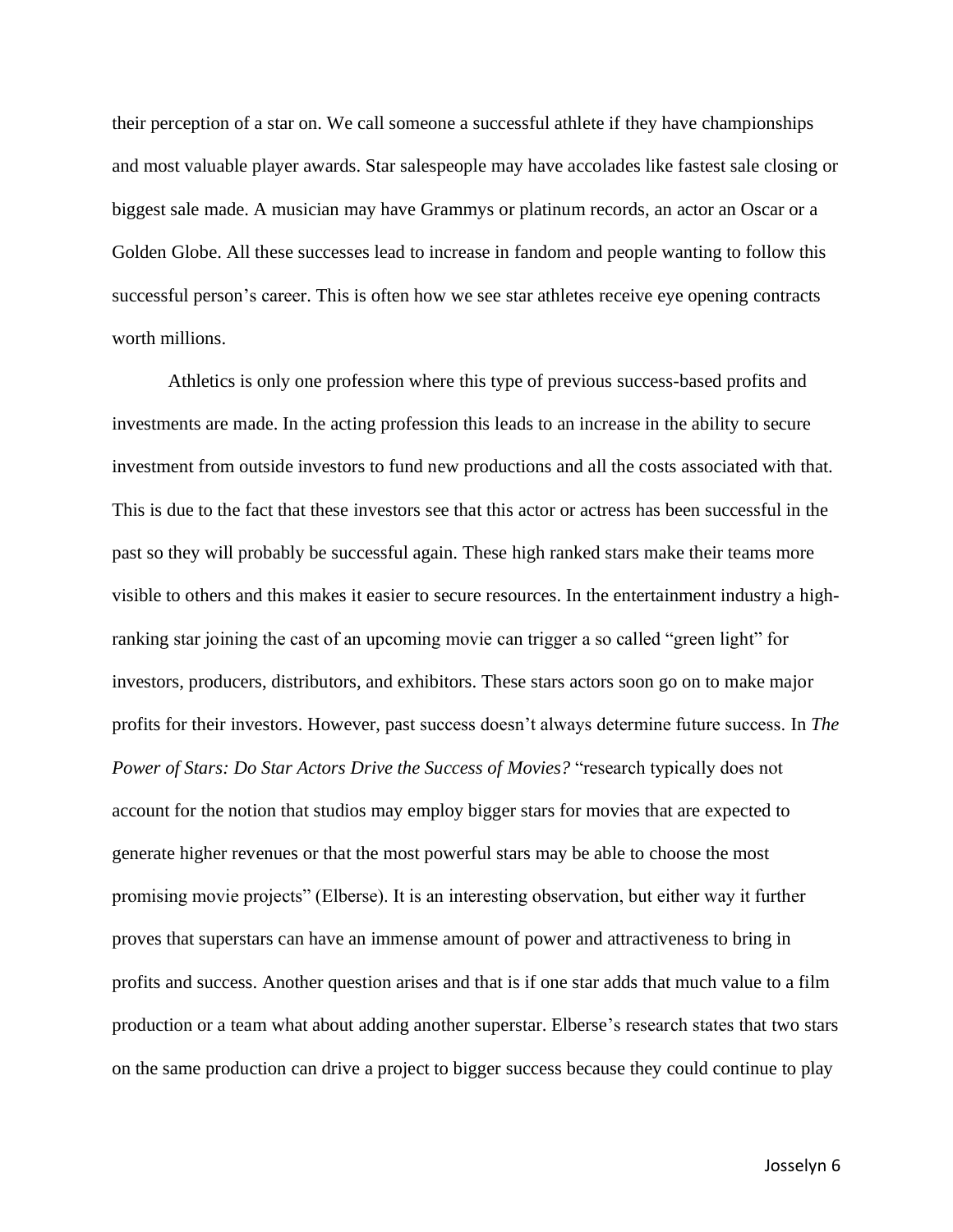up to each other's talents and performances. However, if additional stars were to be added to the production or team, a diminishing return of value begins to take place. This means that each additional star's presence will begin to affect the success of the production less and less to the point that if there are too many stars, the production could potentially begin to see a negative return and that can hurt the success of the project.

#### **Economic Impacts of Superstars**

As we can see there has been a substantial amount of research to define a superstar and a fair amount of research done in professions other than sports done on the impact of star actors in the success of movie production, but what does all this have to do with business and how does it all pertain to this study? This study will be focusing on the impact of superstars on local businesses and economies and whether or not the large amount of money being given to these superstars is truly worth it. To answer these questions LeBron James and his NBA career will be studied, researched and analyzed in depth. What we know is that thousands of people travel to and from stadiums and arenas to watch their team play. This means there are a few benefits of sports franchises in cities. First, there are direct and indirect economic impacts of having sports franchises. Fans traveling to the games spend money on activities associated with attending the games. This could mean paying for public transit, Ubers, drinks, food, gas, and even parking. People who may not reside relatively close to these arenas could stay in hotels after games, which leads to an increase in hotel business as well as spending on local food and other local attractions. It is estimated that five percent of all visitors stay in a hotel for one night. Even if no person stayed in a local hotel there is the fact that the visiting teams' players, coaches, trainers, and media all have to stay somewhere and spend money on the local economy for food and lodging. The referees of all these games also have to stay in hotels and eat as well. So just how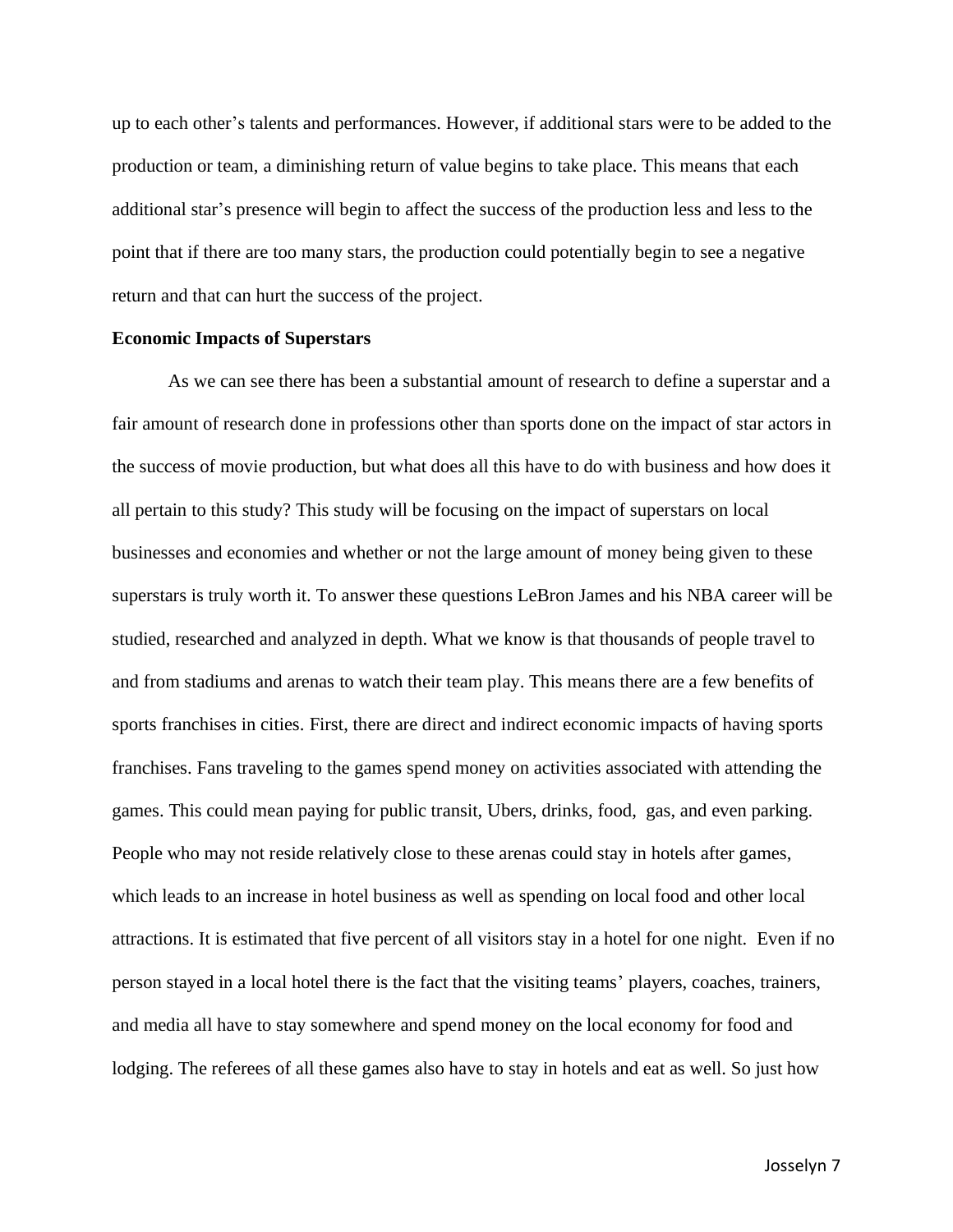much money are all thess visitors spending? *The Economic Impact of the Pirates* found it is usually somewhere between \$800,000 and \$1,000,000. This number could be even higher now due to inflation and increase in the amount of media since the study was published in 1995. No matter the figure, all this leads to income for local workers and vendors who then in turn spend that money generating additional activity. These sports franchises are also advertising the region they are located in which could attract tourists to stay there and contribute to the economy. These franchise could also make the area more attractive to businesses so there is the possibility that companies would want to locate themselves near the arenas. There are also psychological benefits that occur when a city has a sports team due to the fact that the residents of the region can have a sense of community spirit and civil city pride. All these benefits are happening in 34 cities that have a major sports team across the country.

Before we delve further into the paper I think it is important to touch on the role of superstar athletes throughout history. Every era of sports has been full of superstars, but haves the roles of superstars changed? I personally do not think roles have vastly changed over the course of history. Take Babe Ruth for example. He was a superstar on a very talented New York Yankees team in the early 1920s. His role for the club was to produce on the field in the form of home runs and wins, but more importantly he was brought in to put people in the seats. If we move onto other eras there are similar roles for superstars everywhere. We can look at the soccer legend Pele who was paid lots of money to put fans in seats. Every era of every sport there are stars who are getting paid for two things that economists Robert Frank and Phillip Cook define as "performance and concentration of rewards". These two economists are famous for their book titled *The Winner Take All Society*. In this book they elaborate on the fact that superstars are responsible for the lion's share of the market's money. Meaning the best get paid way more than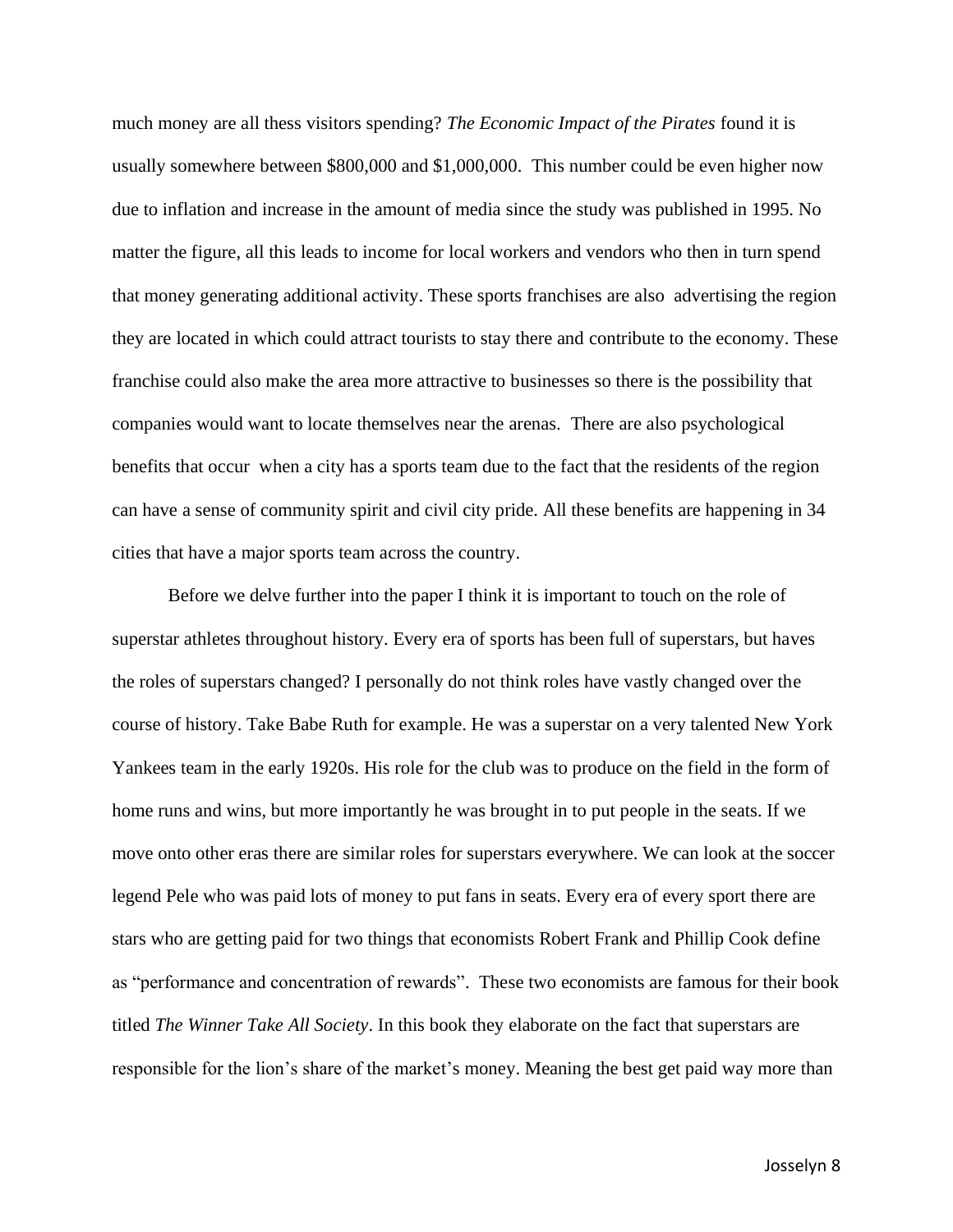the next best. This is a relatively new concept in terms of sports because it hasn't been until recently that players have been paid these massive amounts of money. This is perhaps the only change we can see between superstars past and present. There is belief that the role of the superstar as being a very successful player, as well as having exceptional people skills, has not changed drastically over the years. These athletes are there to drive fan attraction and put them in the seats. The main thing that has changed over the years is the amount of money these superstar athletes earn.

#### **Bringing It All Together**

Basketball players out of all of the major four sports on average get paid more guaranteed money per year. This means that NBA franchises dish out the most money relative to the NFL, MLB, NHL, or even MLS. This increased investment comes with an increase in the sense that the huge investments in these players is worth it. All of the NBA franchises are privately owned, but their success often goes hand in hand with the local economy and since that is true the whole premise of this paper is to see if one player, a superstar player (LeBron James) has the ability to positively affect both a franchise and the local economy. This research is important because we are seeing an increase in the prevalence of superstars. The increase in the numbers of superstars has impacteds not only individuals or communities in which these superstars are located, but society as a whole. It is through the research conducted on the following pages involving the team performance (win-loss), team attendance home and away, and the franchise's valuation we will be able to come to a conclusion that answers the following questions. Is the high price paid to bring in superstar athletes worth it? What effect if any do superstar players have on the local economy?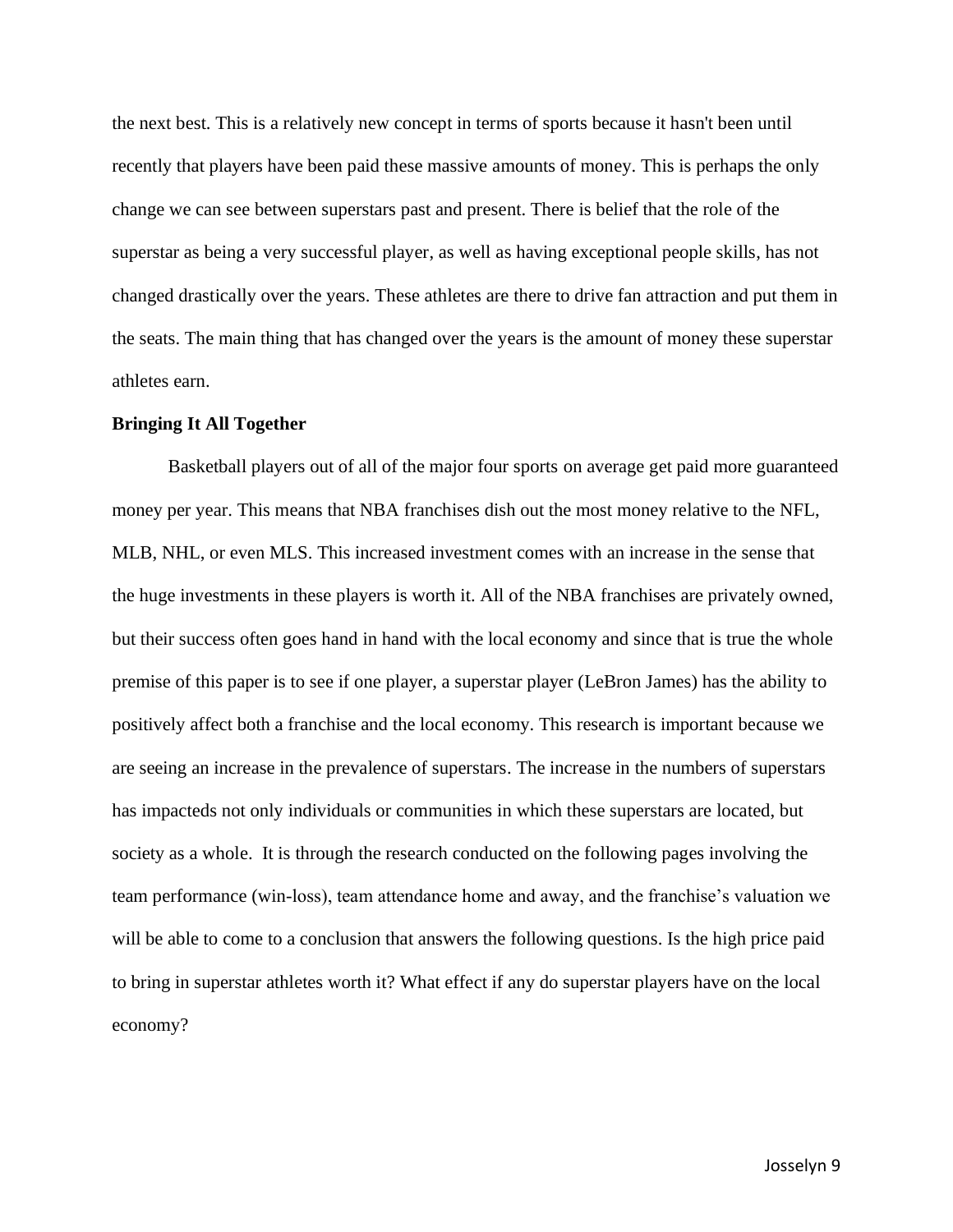## <span id="page-10-0"></span>**Methods**

In this section the discussion will be mainly about how the research was conducted. In this section there will be three main sections. The first section is the definition of a superstar as it pertains to this paper and research. Secondly, the variables that will be researched and used to answer the questions that concluded the introduction. Finally, the sources and studies of these variables will be discussed.

### **Defining a Superstar**

There is no universal definition of a superstar. Depending on the industry, occupation or the time the article was written differences in definition of a superstar are most likely present. Even within in the same subject area there are different definitions, such as the two definitions described in the Introduction of this paper. For the purpose of this paper, the definition that Humphreys defines is that will be used which states that a superstar is " a player needed to be highly touted upon entering the league, be widely considered one of the leagues premiere talents, exhibit extended excellence on the court throughout his career and not regress to a point that they are no longer a centerpiece of their team" (Humphreys). LeBron meets all of the parts of that definition. LeBron was very highly touted out of high school. In fact he was drafted straight out of high school in 2003. There was a huge buzz around him entering the league and his impact was almost instant. In his rookie year he won Rookie of the Year and within 5 years of entering the league he won his first most valuable player of the year award. Currently in his sixteenth season LeBron, has four MVPs and three NBA championships as well as multiple trips to the finals. In Humphreys' paper in Table 3: Superstar Credentials (seen below) we can see all of the various metrics used to compare big names and superstars over the history of the NBA.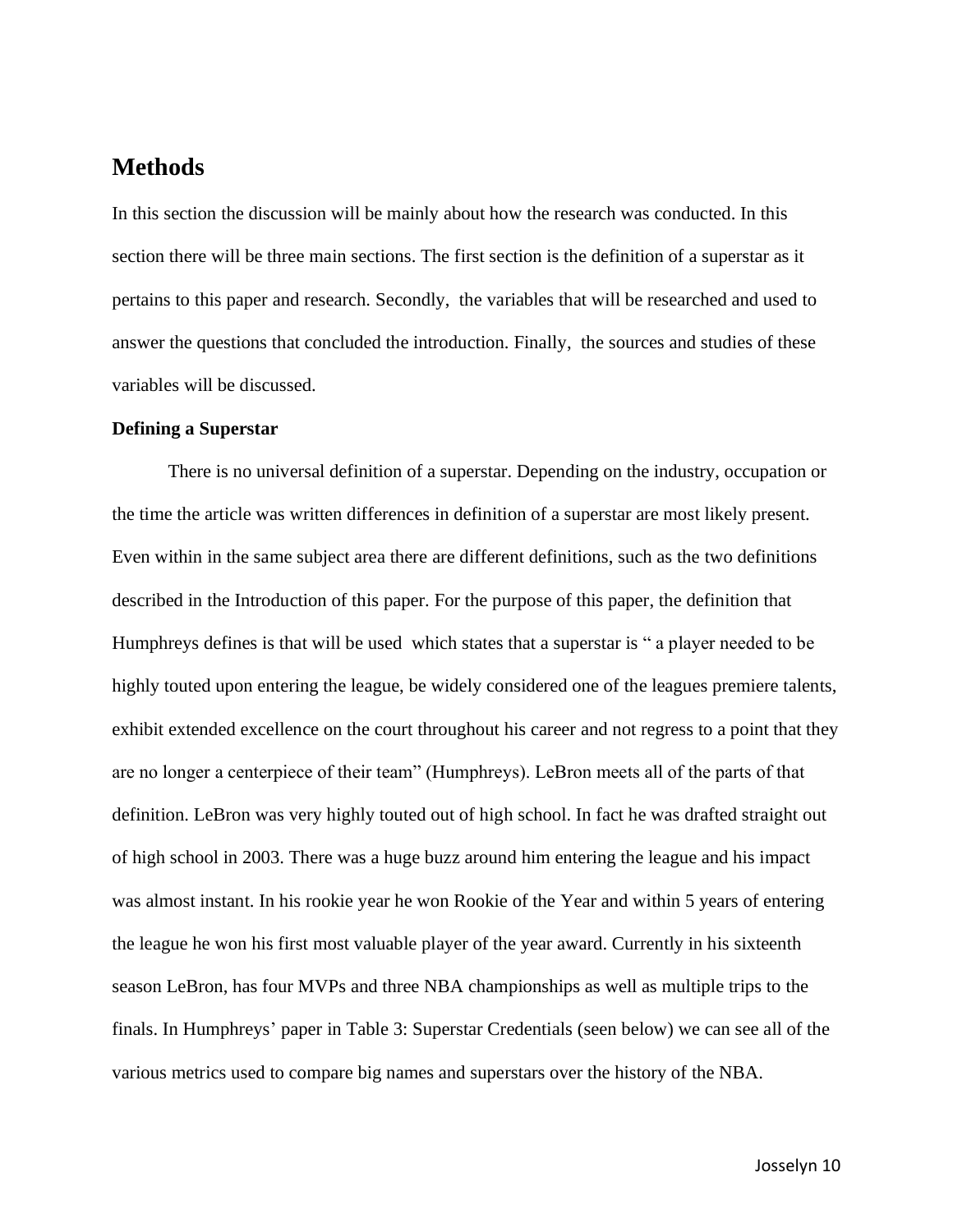|                | Seasons | Draft        | All-star | All star   | Champ.         | <b>MVP</b>     | Avg.     | Average    |
|----------------|---------|--------------|----------|------------|----------------|----------------|----------|------------|
|                | Played  | Pos.         | games    | votes per  | Won            | awards         | VORP per | win shares |
|                |         |              |          | season     |                |                | season   | per season |
| Larry Bird     | 13      | 6            | 12       | 500,354    | 3              | 3              | 6.12     | 11.22      |
| Magic Johnson  | 13      | 1            | 11       | 577,633    | 5              | 3              | 5.95     | 11.98      |
| Michael Jordan | 15      | 3            | 14       | 995,460    | 6              | 5              | 6.97     | 14.26      |
| LeBron James*  | 16      | $\mathbf{1}$ | 15       | Around 1.5 | $\overline{3}$ | $\overline{4}$ | 8        | 14.03      |
|                |         |              |          | million    |                |                |          |            |
| Tim Duncan     | 17      | 1            | 14       | 1,099,762  | 53             | $\overline{2}$ | 4.87     | 11.26      |

\*I have updated the statistics to the most up to date numbers so these number for LeBron James will differ from the ones in Humphreys original table

By looking at the table above it is clear to see that LeBron has stats very similar if not better than some of the best players in the history of basketball. His case for being a superstar is undeniable. LeBron is still a major centerpiece on his current team the Los Angeles Lakers and there has been no regression in that aspect.

| LeBron vs. NBA Average      |          |  |            |  |           |  |        |  |  |
|-----------------------------|----------|--|------------|--|-----------|--|--------|--|--|
|                             | Win/Loss |  | Attendance |  | Valuation |  | Salary |  |  |
| Cleveland 1                 |          |  |            |  |           |  |        |  |  |
| $(02-03 \text{ vs } 03-04)$ |          |  |            |  |           |  |        |  |  |
| Miami                       |          |  |            |  |           |  |        |  |  |
| $(09-10 \text{ vs } 10-11)$ |          |  |            |  |           |  |        |  |  |
| Cleveland 2                 |          |  |            |  |           |  |        |  |  |
| $(13-14 \text{ vs } 14-15)$ |          |  |            |  |           |  |        |  |  |
| Los Angeles                 |          |  |            |  |           |  |        |  |  |
| $(17-18 \text{ vs } 18-19)$ |          |  |            |  |           |  |        |  |  |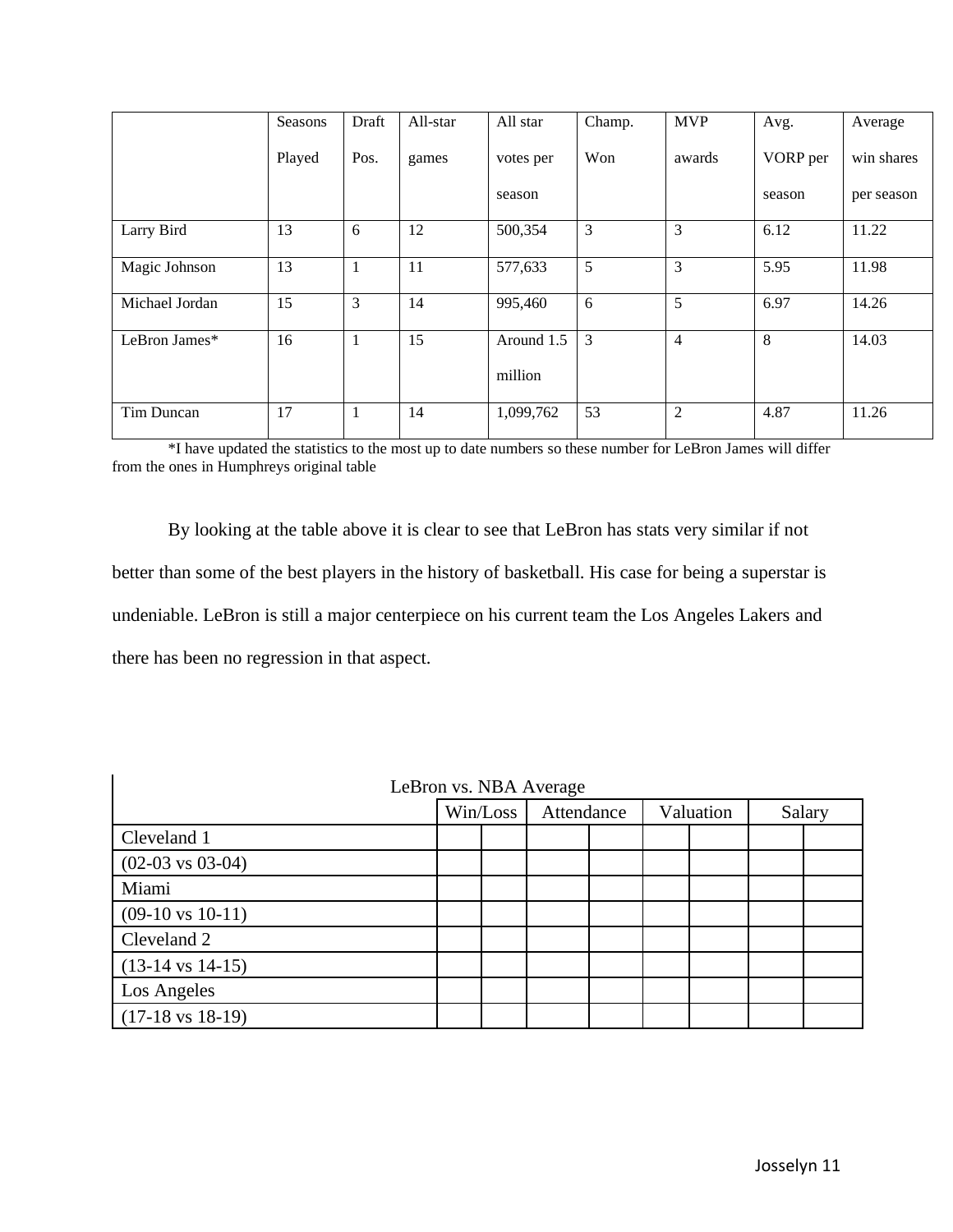The table above, which will be referred to the LeBron vs. table, is a simplified way to examine multiple data points to compare LeBron's impact on his team upon his four "arrivals" to that of the same franchise for the year before. The table contains the three factors that will be used to determine LeBron's impact. These three factors will include team performance or win/loss record, average attendance, and then franchise valuation. The next portion of this methods section will go into greater depth for each factor.

#### **Team Performance Metrics**

Tthree main valuables will be used to conduct research and used to answer the questions ""Is a superstar really worth the money and what impact do these superstars have on their team and franchise"? The first variable that will be looked at is team performance or essentially the win-loss record for the team that year. The team that LeBron is on that year will be compared to 5 teams who had similar records to the teams LeBron joined/ average win- loss record. What this means is that the season before LeBron joins a team the record of that team lets say its Miami. Miami in the 2009-2010 went 47-35 so the next step is to find five teams with similar records and the compare those teams average change to the percent change in LeBron's teams. We will be defining these win-loss records within the regular season and the teams that do not make the postseason do not get forgotten and the teams that do make the postseason do not have a skewed calculation. Every team in the league plays at least 82 games. The win-loss records being used in this paper will begin in the 2002 season or the season before LeBron entered the league. So these team performance metrics will be looked at from the 2002-2003 NBA season to the current NBA season. Using the basketball reference website and the historical league standings section the historical records can be accessed and used for research. This website contains the win-loss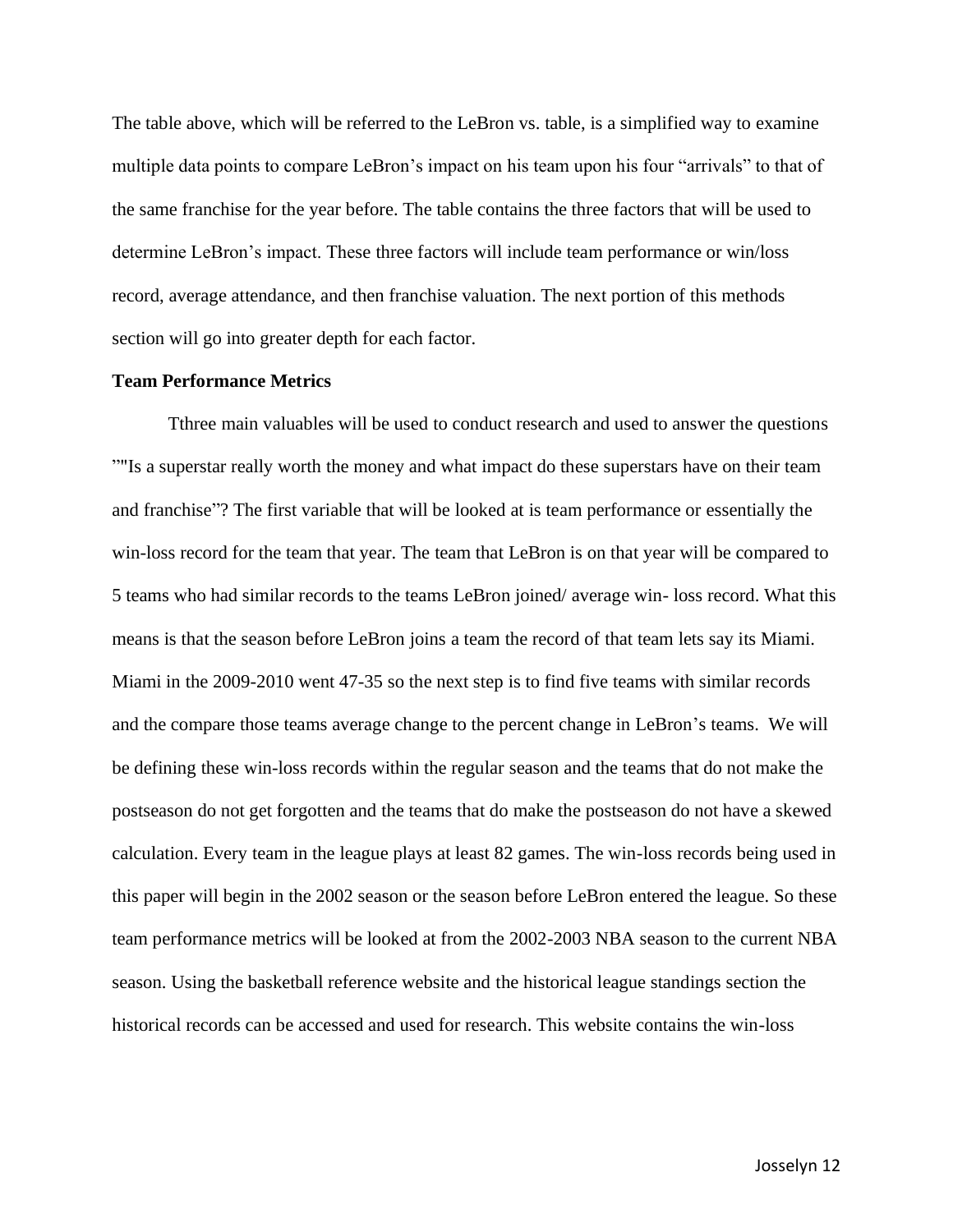records for every team dating back to before the 2002-2003 season up to the current win-loss record of every team.

### **Attendance Metric**

The next variable that will be used is the average attendance or the average number of people traveling to the arena to watch LeBron play. In this variable there are multiple types of variables that fall under this "attendance" header. First there is the average home attendance or the average attendance of the games where the NBA team LeBron is playing on resided. This will either be Cleveland, Miami or Los Angeles. There also will be the average away attendance or the average attendance of the games where LeBron's team traveled to play another team. This number is a lot more important than the average home attendance, but that will be discussed in later sections. The last attendance variable will see if a team is consistently selling out the arena. Since the seating capacity of every NBA arena is different this could mean that even if a team is selling arenas they could possibly have a lower game attendance solely because the arena they play at is smaller than another arena who could seat more people. All of these numbers will be found in ESPN's attendance report. This report has the total home and away attendance per team, as well as the average home and away attendance per team. These reports also include the percentage of capacity for each arena, to determine whether or not one stadium is perhaps bigger than another. In the LeBron vs. table this metric will be presented as a percent change whether increase or decrease from the previous year. LeBron's arrivals and percentage change from that will be compared to the average league attendance change.

#### **Franchise Value**

The last variable that will be used to answer the overarching question is the franchise valuations. These valuations give dollar amounts of how valuable a franchise or sports team is.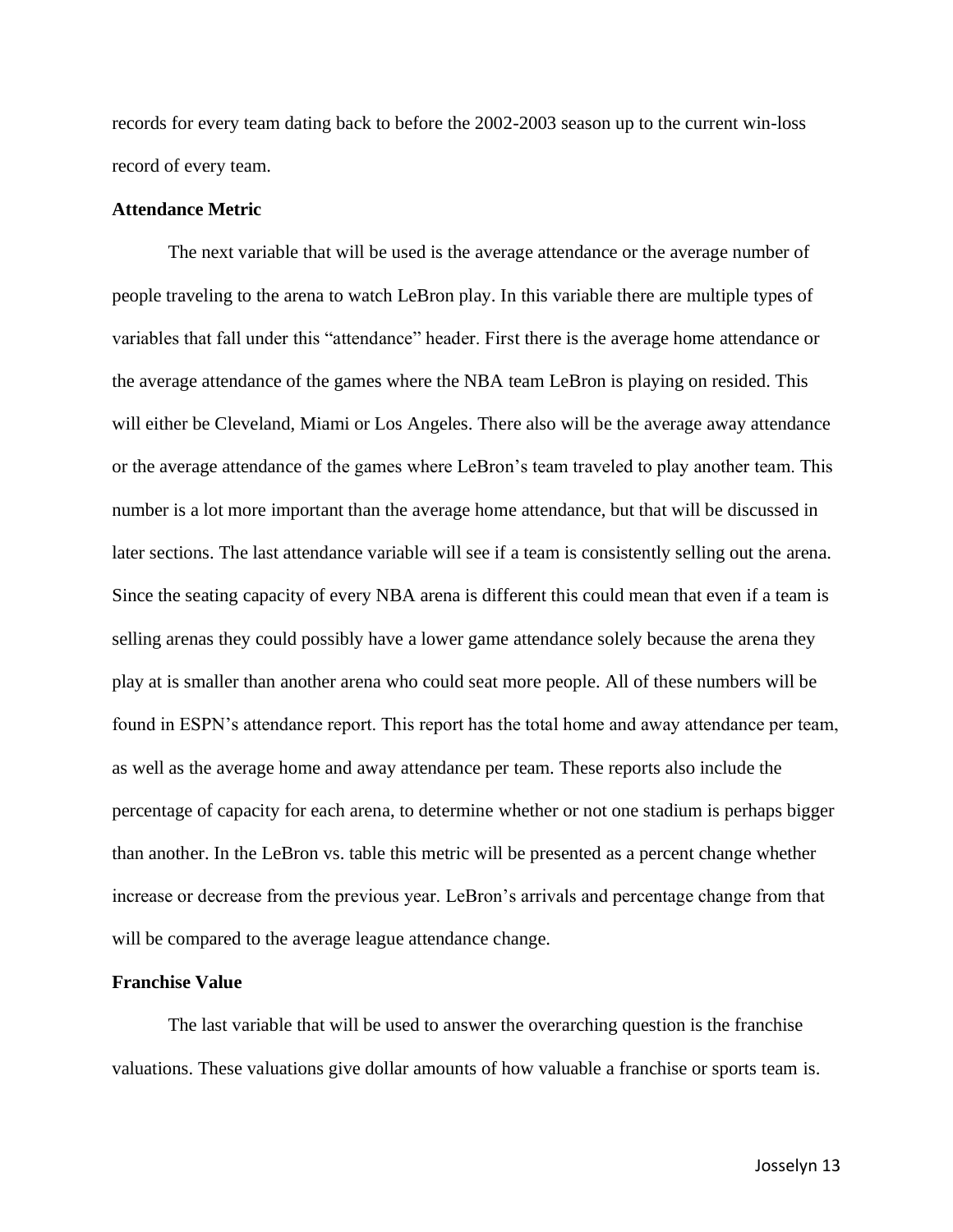This statistic includes multiple statistics, but essentially it can be used to see if there is an impact of LeBron James joining a team or not. The team that LeBron plays for will be compared to the league average franchise valuation. In the LeBron vs. table this information will be presented as percent increase or decrease from the year before LeBron arrived and then his first year with the team. Forbes magazine comes out every year with a NBA franchise valuation so that valuation is what will be used. Franchise valuations have continually increased since LeBron's entrance into the league and they have tripled over the last five years due to the international growth of the NBA. Forbes calculates these valuations by using revenue multiples (equity plus net debt), these multiples are based off of teams arena deals, media deals, and sponsorship deals and added to revenues and operating incomes. These franchise valuations will then be used to compare to the league average as well as if LeBron had recently changed teams the affect that his departure and arrival had will be looked at. (2018 NBA valuations can be found using here [https://www.forbes.com/sites/kurtbadenhausen/2018/02/07/nba-team-values-2018-every-club](https://www.forbes.com/sites/kurtbadenhausen/2018/02/07/nba-team-values-2018-every-club-now-worth-at-least-1-billion/#5b852bea7155)[now-worth-at-least-1-billion/#5b852bea7155\)](https://www.forbes.com/sites/kurtbadenhausen/2018/02/07/nba-team-values-2018-every-club-now-worth-at-least-1-billion/#5b852bea7155)

# <span id="page-14-0"></span>**Results**

| LUDIUII VS. INDA AVUASU     |          |         |       |            |           |         |        |        |  |  |
|-----------------------------|----------|---------|-------|------------|-----------|---------|--------|--------|--|--|
|                             | Win/Loss |         |       | Attendance | Valuation |         |        |        |  |  |
|                             | LeBron   | 5 teams | Home  | Away       | L. Home   | L. Away | LeBron | League |  |  |
| Cleveland 1                 | 105.9%   | $6.0\%$ | 59.1% | 16.6%      | 2.1%      | $1.2\%$ | 16.2%  | 6.4%   |  |  |
| $(02-03 \text{ vs } 03-04)$ |          |         |       |            |           |         |        |        |  |  |
| Miami                       | 23.4%    | 0.1%    | 11.6% | 7.8%       | 1.2%      | 1.2%    | 16.8%  | 0.5%   |  |  |
| $(09-10 \text{ vs } 10-11)$ |          |         |       |            |           |         |        |        |  |  |
| Cleveland 2                 | 60.6%    | 10.2%   | 18.7% | 8.8%       | 2.6%      | 2.4%    | 77.7%  | 74.5%  |  |  |
| $(13-14 \text{ vs } 14-15)$ |          |         |       |            |           |         |        |        |  |  |
| Los Angeles                 | 5.7%     | 18.0%   | 0.3%  | 1.4%       | $-1.2\%$  | $-1\%$  | 34%    | 13.1%  |  |  |
| $(17-18 \text{ vs } 18-19)$ |          |         |       |            |           |         |        |        |  |  |

LeBron vs. NBA Average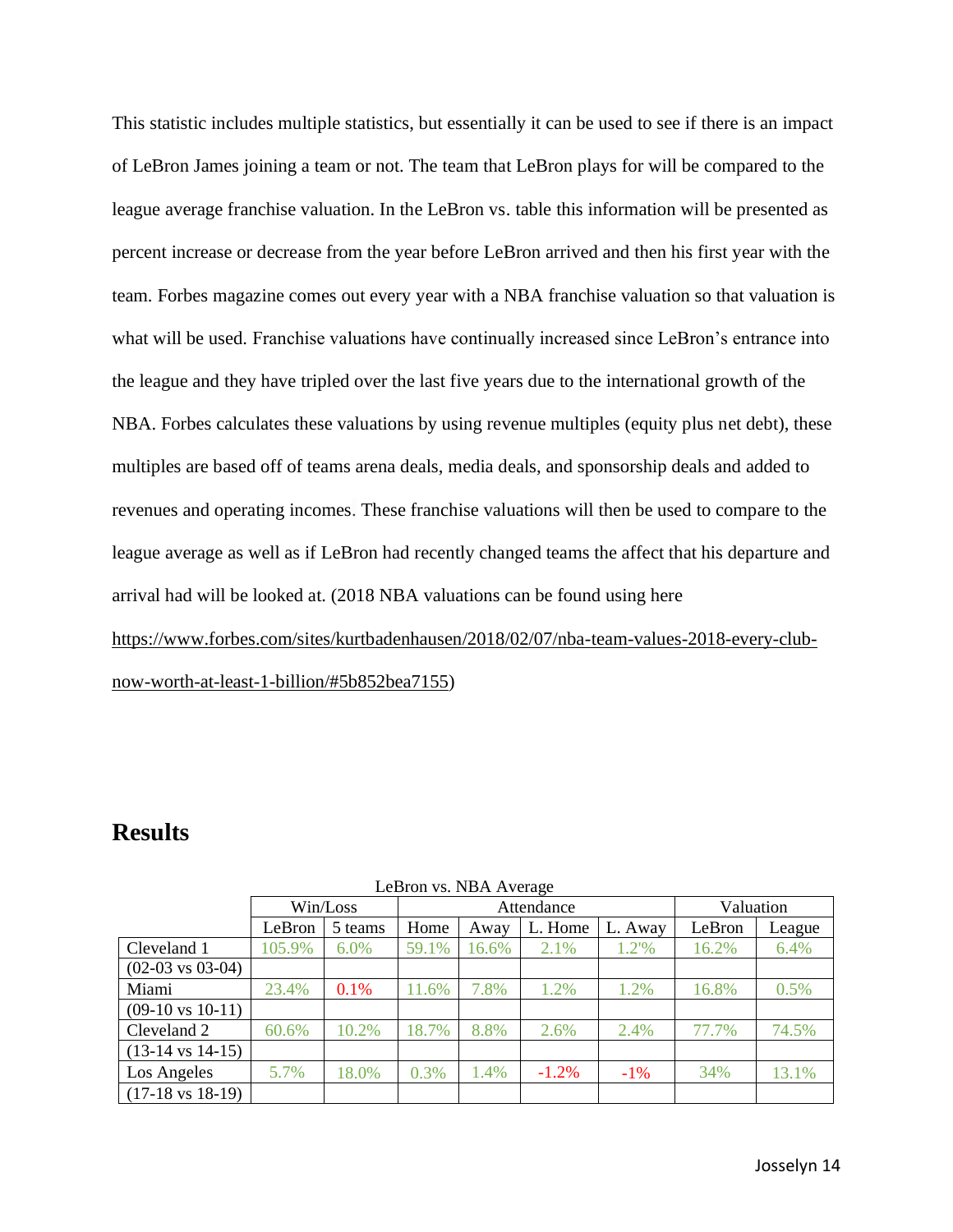Green coloring represents a positive increase in the metric and, red represents a decrease in the metric.

### **Win/Loss**

Win/loss record is the fourth and final factor is being used to determine whether or not a superstar is truly worth the money. We will compare LeBron's percentage win change to the average of the five teams who finished with a similar record to LeBron's team the year before his arrival. Upon LeBron's first arrival in Cleveland, the Cavaliers saw an 105.88% increase in the number of wins from the previous. That's almost a 100% increase compared to the five teams nearest the Cavaliers the year before. This 105.88% increase in wins signifies the biggest change in wins out of all four of LeBron's arrivals. LeBron's next arrival in Miami had the Heat see an increase of 23.40% in wins. This is a sustainable change especially considering the fact that the five teams closet to the Heat in the 2009-2010 season saw an average of .08% less wins than the year previous. Upon arriving back in Cleveland, LeBron and the Cavaliers saw a 60% (60.60%) increase in the number of wins compared to the year prior. This is more than 50 percentage points higher than the five teams with similar records. LeBron's most recent change of scenery didn't prove to impactful to his team as the past when it came to the win column. The Lakers only saw a 5.71% increase in the number of wins compared to the previous season. That's two more wins than last season and represents the first time LeBron hasn't made playoffs since very early in his career. The five teams similar to the 2017-2018 Lakers saw an average increase of 18.04% in the number of wins. This is the only time in LeBron's four arrivals that his team saw less of a win increase than the five-team average.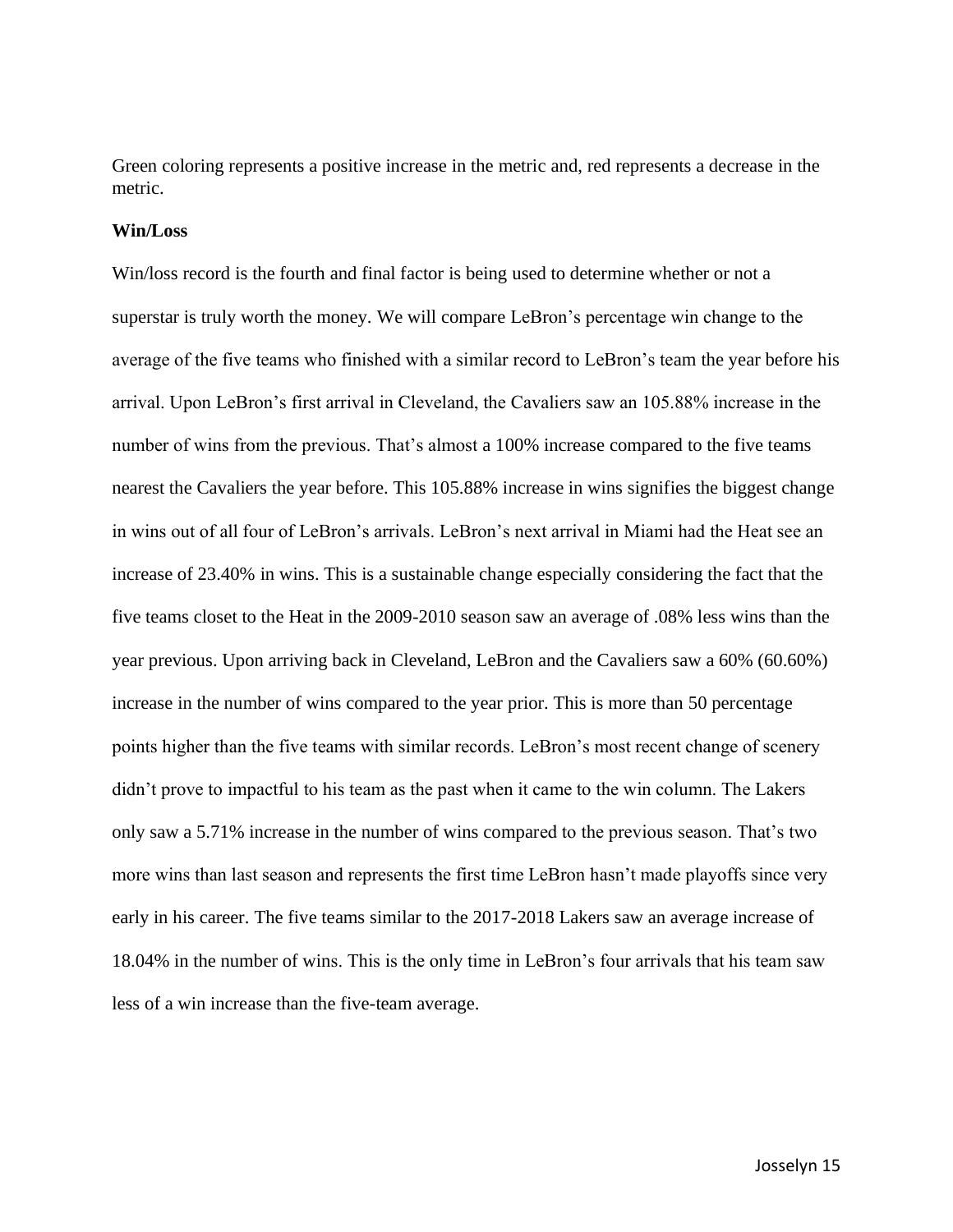**Overall Impression:** LeBron James has had a significant and positive impact on the number of wins for his franchise. All but the most recent arrival has been well above the average of the five nearest teams.

#### **Attendance**

The attendance metric is broken into two sections, home and away. Upon LeBron's first arrival in Cleveland the average home attendance for the Cavaliers increased about 60% (59.07%) compared to the previous year. The Cleveland franchise had their home attendance increase about 57 percentage point more than the league average of 2.08%. In the same time frame Cleveland's away attendance increase about 17% (16.59%). Compared to the league average of a 1.15% increase there is another big difference. LeBron's departure from Cleveland after the 2009-2010 season led to his arrival in Miami. Home attendance for the following season saw an 11.55% increase whereas the league average home attendance only saw and increase of 1.18%. For away game attendance Miami saw and increase of 7.8% and the league saw an increase of 1.18%. After his stint in Miami LeBron returned to Cleveland and with his return he brought increases in both home and away attendance. For home attendance the increase was 18.66% and for away attendance there was an increase of 8.78%. The league averages between the 13-14 season and the 14-15 season were the biggest increases we saw over the four arrivals. However, the average home attendance for the league only increased 2.59% which is very minimal compared to the 18.66% that Cleveland saw. The league saw an average away attendance increase of 2.36%, but again this was smaller than the 8.78% increase of Cleveland's away attendance. LeBron's latest arrival in Los Angeles represented the smallest percent change that occurred upon his four arrivals. The Lakers home attendance only increased .33% and their away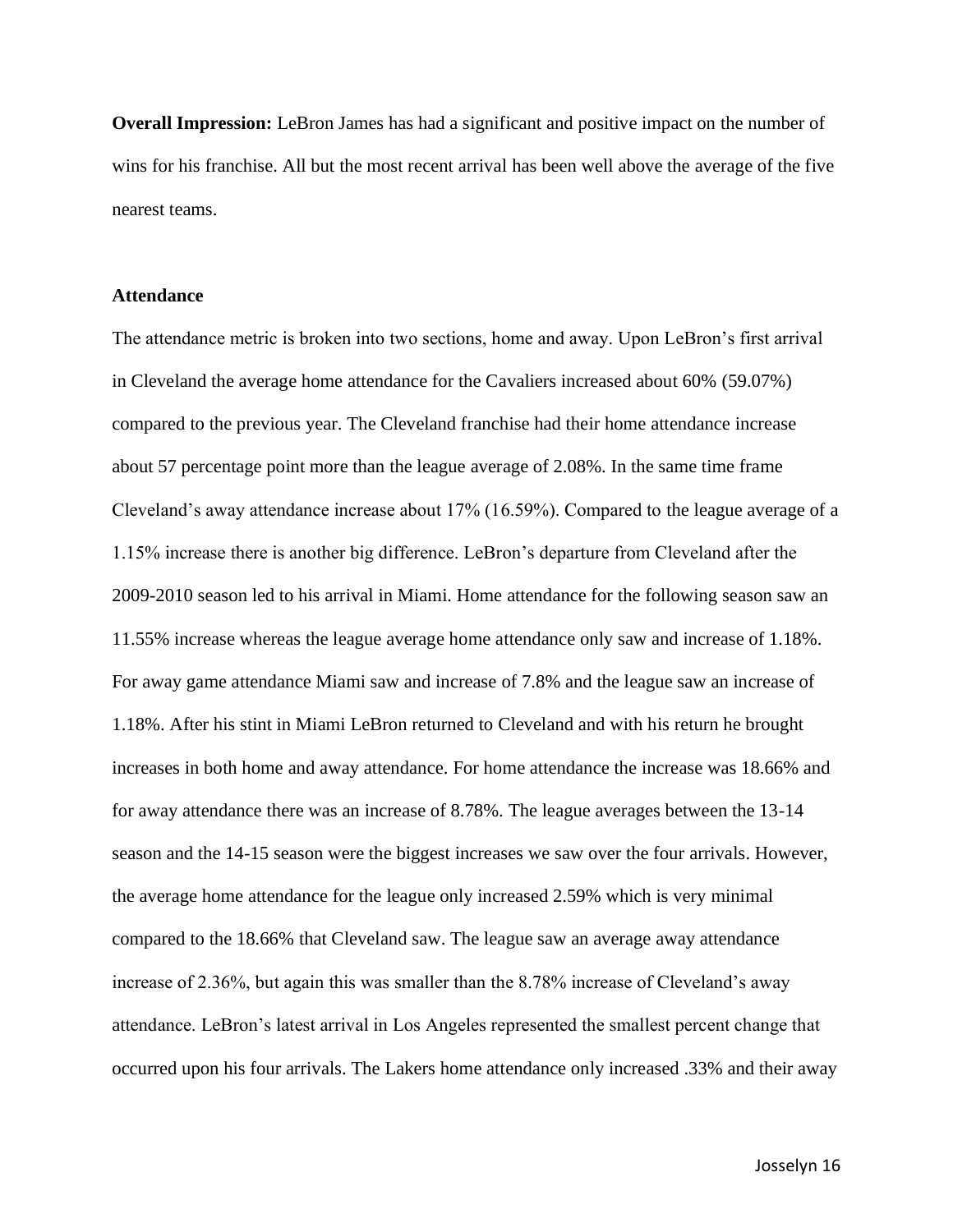attendance only increased 1.40%. these are very small compared to the percentage changes from previous arrivals, but an interesting thing to note is that while his Lakers saw increases in both attendance, whereas the league saw a decrease in both home (1.18%) and away (.96%) attendance. This section can be analyzed in many different ways, most of which will be done in the discussion, but the difference in percentages between LeBron's arrivals and the league average is very helpful to be able to tell if the price of a superstar is worth it.

**Overall Impression:** LeBron's impact on attendance is very substantial and again it is all positive increases in people going to the games for the franchise that LeBron plays for.

#### **Franchise Valuation**

Franchise valuations for each of LeBron arrivals were compared to the average league percentage increase. LeBron's first arrival in Cleveland brought a 16.22% increase to the franchise valuation. The league had a fairly big increase of 6.42% during the same time frame, but it was still about 10% less than Cleveland's change. After the 2009-2010 season LeBron took his talents to South Beach and the Miami heat. His arrival in Miami saw the Heat's franchise valuation increase 16.76%. The league averages that year was less than 1% with the actual percentage being 0.54%. That's more than a sixteen-percentage point difference between the Heats change and the league average. Following his departure from Miami, LeBron arrived back in Cleveland for his second stint with the Cavaliers. This was an interesting arrival because with his arrival back in Cleveland the Cavs valuation increased over 77% (77.67%). However, the league average valuation increased over 74% (74.45%). This second arrival although it signified the greatest percentage increase in any of the four LeBron arrivals also was the smallest difference between the league average increase and LeBron's team increase. LeBron's latest arrival was his arrival to the Los Angeles Lakers. The Lakers franchise saw an increase of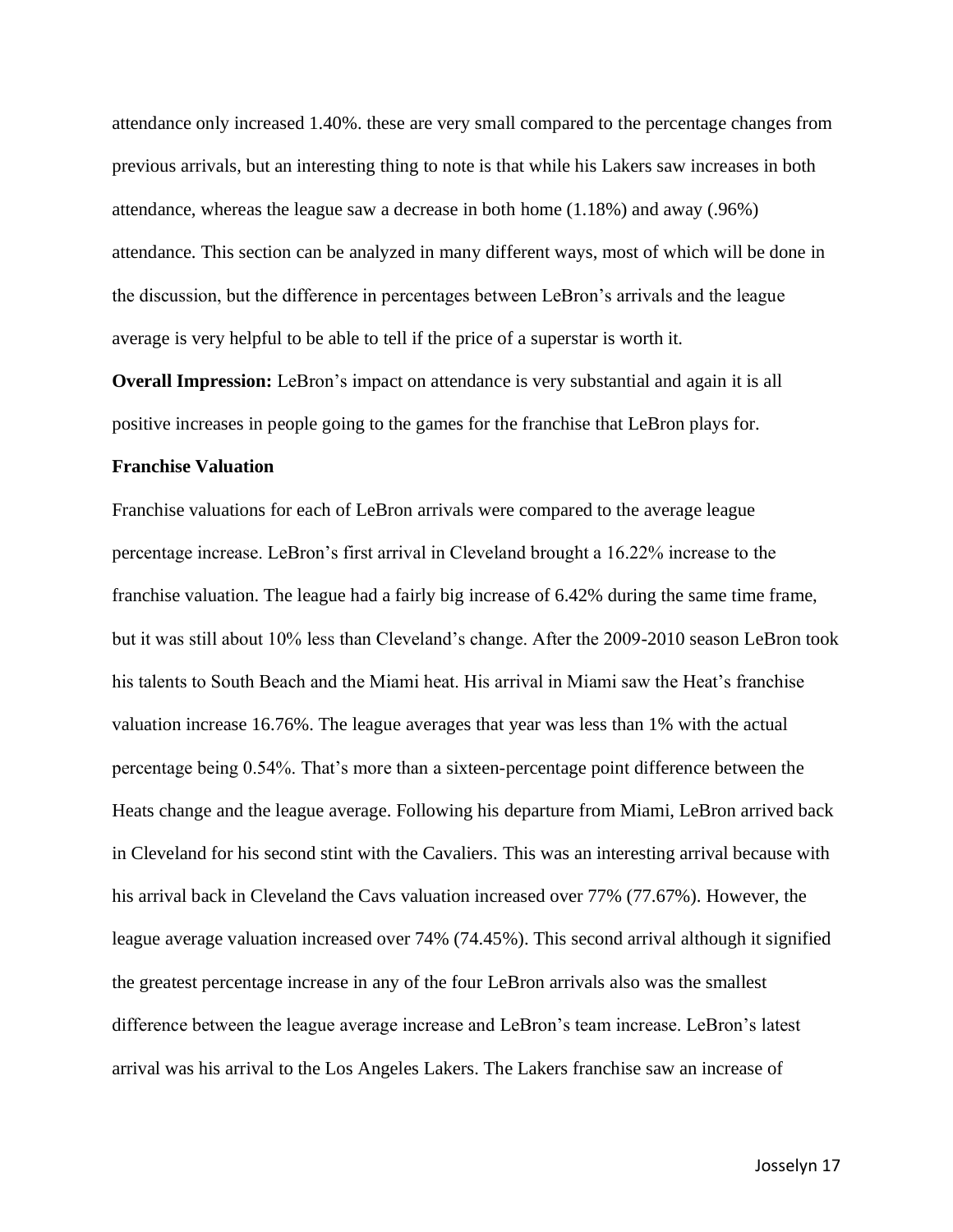33.98% between the 2017-2018 season and the 2018-2019 season. Over the same time frame the league average increased 13.11%. This most recent LeBron arrival is the biggest difference in percentage increase between LeBron's franchise and the league average.

**Overall Impression:** This metric shows an increase in every arrival for both LeBron and the league, however LeBron's franchise saw their value go up more than double the percentage points than the league's in all but one arrival.

### <span id="page-18-0"></span>**Discussion**

Are superstars worth the massive amounts of money they are Using LeBron James as a case study some of those answers are becoming more and more apparent. This study used four factors (team performance, franchise valuation, attendance, and salary) to gain insight into the nature and impact of a superstar.

### **Team Performance**

Team performance or also referred to as the win/loss factor, is the first factor that will be discussed. Every one of the four LeBron arrivals resulted in his teams win amount increasing. All but his most recent arrival in Los Angeles showed the win percentage increase for the organization was greater than that of the 5-team average. LeBron also missed a good portion of the season only playing in 55 of the 82 games in the 2018-2019 season. For all of the arrivals, obviously all of the win increases aren't due directly to LeBron himself. Basketball is a team sport, but it is very interesting to see the contrast between his arrival at a team and the league average. It can be presumed that LeBron had a substantial impact in creating the difference between his team and the five-team average. Almost every year LeBron is in the top 3 for Most Valuable Player voting, so there is no doubt that he is consistently one of the best players if not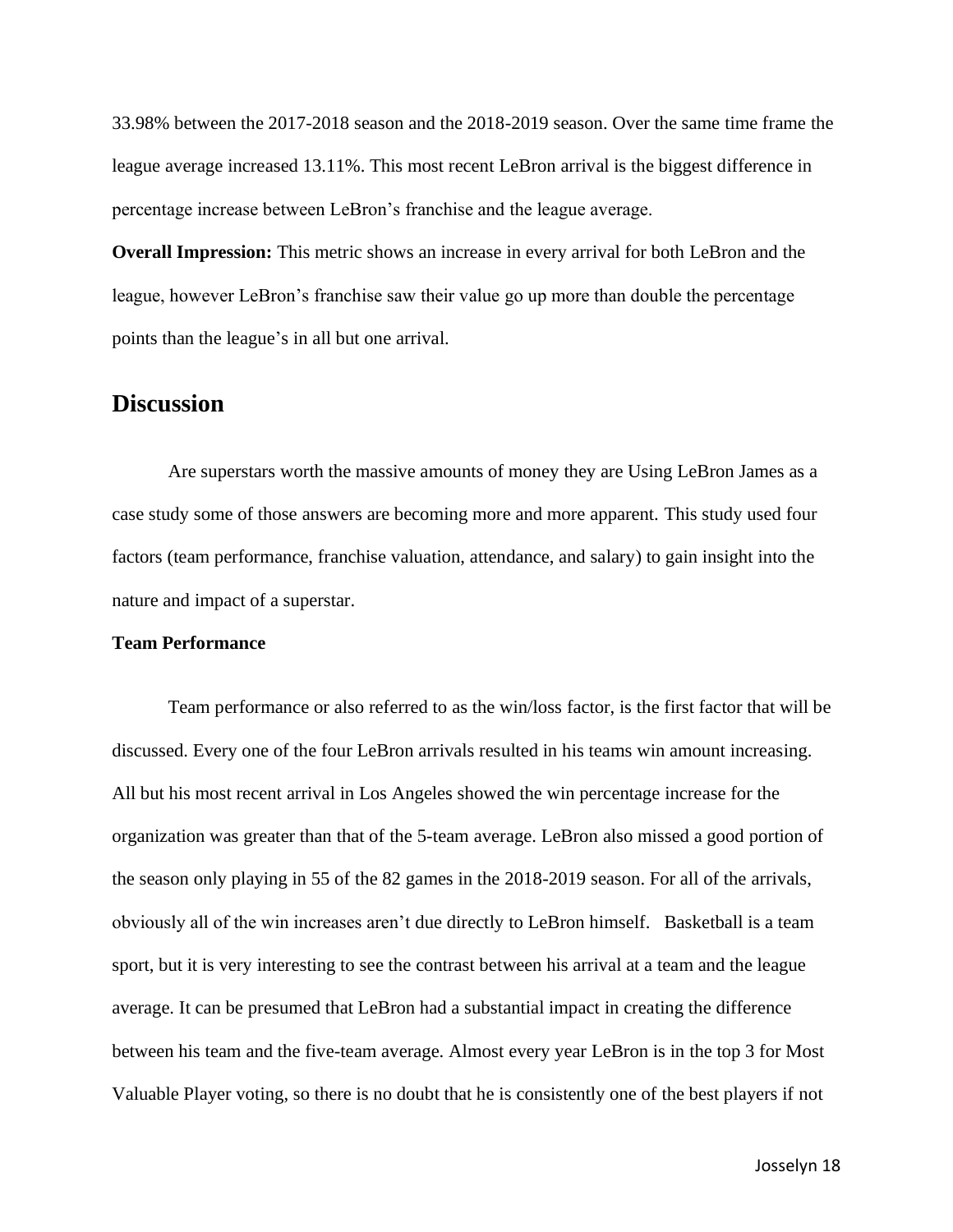the best player in the league. What does an increase in team wins have to do with determining if a superstar is worth it or not? Firstly, fans love supporting successful teams. So, if a superstar player can come in and increase the number of wins for an organization and bring the franchise to the playoffs or even to a championship, the more supporters they will likely have. More fans and more people coming to watch the superstar means more money to the organization from ticket sales, concessions, jersey sales, etc. The postseason will also receive extra money from TV stations and ad sponsors to broadcast their games and sell television ads. All this additional money to an organization is a major reason why franchises would consider signing a superstar on such massive contracts.

#### **Attendance**

Attendance is perhaps the most important indicator of the effect a superstar has on a franchise as well as the city the franchise is located in. From the data collected in the results section we can see that LeBron has had a positive impact on attendance for all of the organizations that he has played for. This can be due to many factors. Some of these factors include his celebrity like status from his social media platforms, his performances in movies and shows, and the luxury lifestyle he lives. However, he would not have made it there if it were not for his athleticism. We may not know the actual reason people go to watch LeBron play, but what we do know is that a lot of people go to watch him play. His home attendance increased in each of his arrivals. Simply put, more people who live in or around the city that LeBron and his franchise play are going to the arena and watching the game. This increase in people traveling to watch LeBron play in person can have many positive benefits for not only the organization, but also the local economy. From the organizational perspective more, people translates to more money. This can happen multiple ways. The more people going to games means more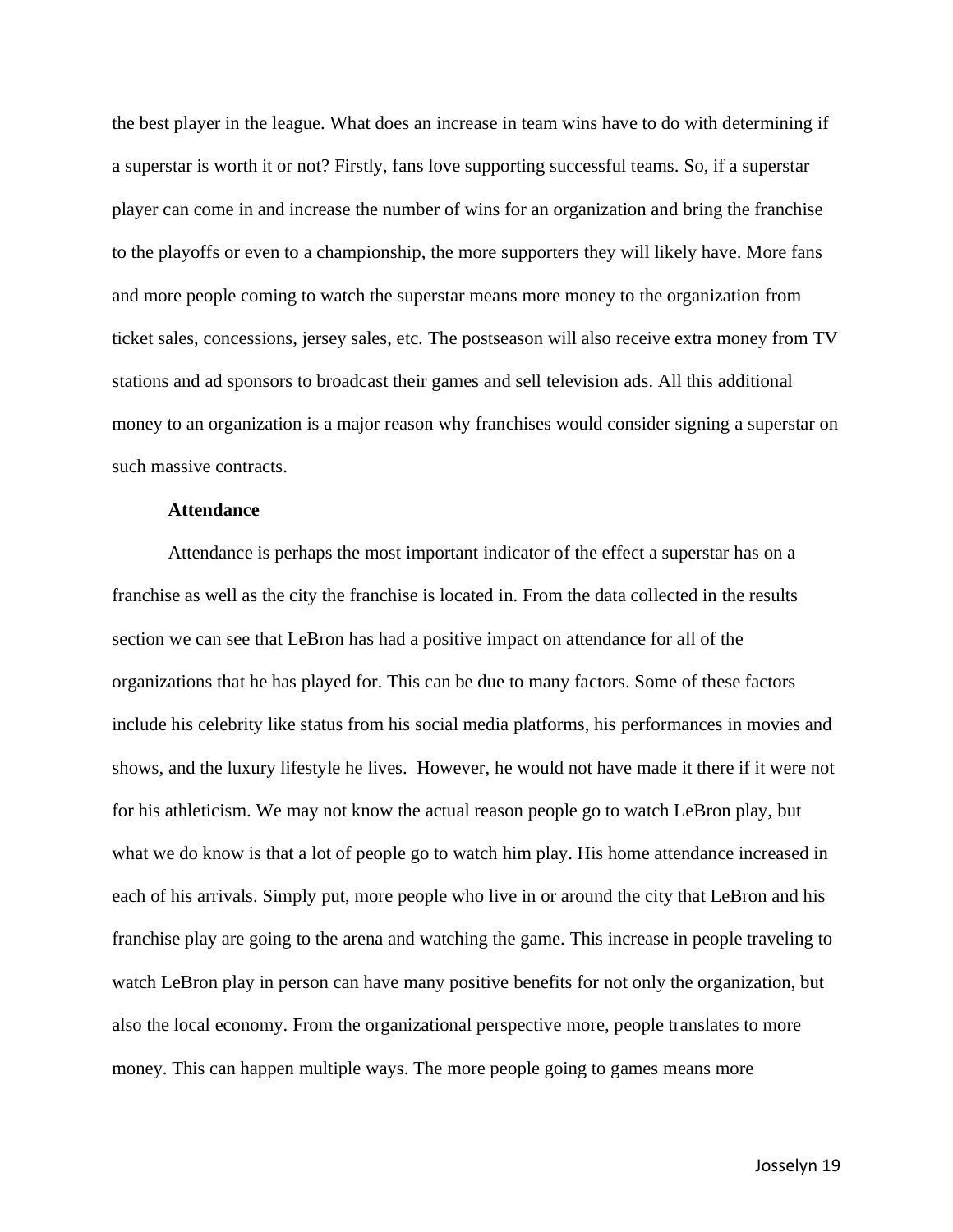concessions (food and drinks) being sold during the game, as well as more gear like jerseys, tshirts, souvenirs, and other apparel being sold. This money goes back into the organization. More people coming to watch home games means franchises could even start thinking about raising ticket prices due to the high demand of watching LeBron play in person. Home game attendance change can create revenue gains for a franchise. Now from a local economy perspective, an attendance increase can create jobs and profits. More people traveling to games means more people taking public transit and paying for trains, Ubers, taxis, Lyfts, etc. People who choose to drive into the games have to pay for parking and gas, more instant impact on the local economy. Increase in home attendance could also see hotels be busier on average due to people staying there after the games. Restaurants and bars would likely see an increase in business due to people wanting to stop in and grab something to eat or grab a few drinks before and after games. An increase in home attendance can create a lot of benefits and positive impact on not only the franchise, but also the local economy.

Now what about away attendance? Away attendance is also very important because it can show evaluate a player's popularity LeBron's away attendance is always higher than the league average. Wherever LeBron is playing that night people want to see him play. Away attendance can create revenue for LeBron's franchise in a few ways. One way is through television spots. LeBron and his prowess are more likely to see his games national televised, so his franchise can be paid to have their games nationally televised. Another way that it can create revenue is through apparel sales. Games on national television or even just playing in another city spread awareness of an organization and its players. This awareness can lead to generating a bigger fan base in cities all across the country leading those fans in a different city to purchase gear to support LeBron and his franchise. More people traveling to both home and away games can lead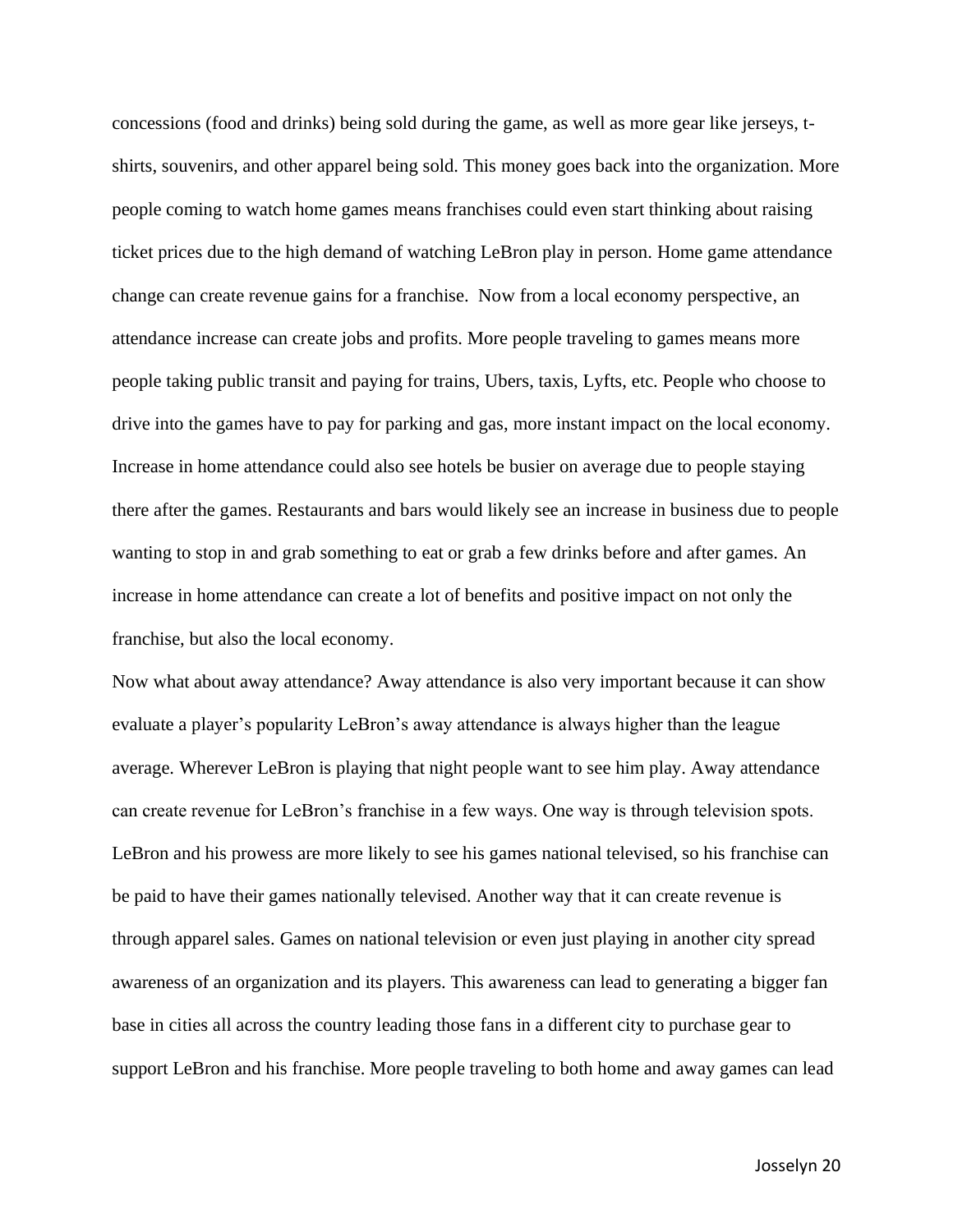to increases in revenue for a franchise, as well as have a substantial impact on the local economy due to the increased traffic in the area. This seems to point to another reason as to why superstars could be worth these massive contracts.

#### **Franchise Valuation**

Franchise valuation is a very interesting metric to look at because it encompasses seemingly all parts of an organization. Forbes (the website from which the data was used) calculates their valuations based off of revenues the franchise collects and debt the franchise has to pay. Revenues for an organization include ticket sales, concession sales, pro shop sales, TV deals, and arena deals (i.e. advertising). Debts or revenue lost for a franchise include staff salaries, player salaries (which is by far the largest source of spent money), travel costs, and business operating expenses. With all this considered, we can see in all four of LeBron's arrivals there were big increases in franchise valuation percentage. The league average went up in all four arrivals, but LeBron's franchise increased double the league percentages in all but one arrival. This means that LeBron's arrival significantly increased the value of his organization. This increase could be due to many reasons like attendance, jersey sales, and advertisements. Franchises saw lots of growth in revenue when LeBron arrived. These franchises did however have to pay big chunks of change in order to bring LeBron in. Most recently LeBron's four-year contract with the Los Angeles Lakers is' worth \$154 million. That contract represents about a third of the entire team's salary. That is a lot of money to be paying one person, yet superstars everywhere are getting paid like that.

From the findings there is a lot of data that leans towards there being a "LeBron effect". It's not possible to say the direct reason that attendance, team wins, and franchise valuation all went up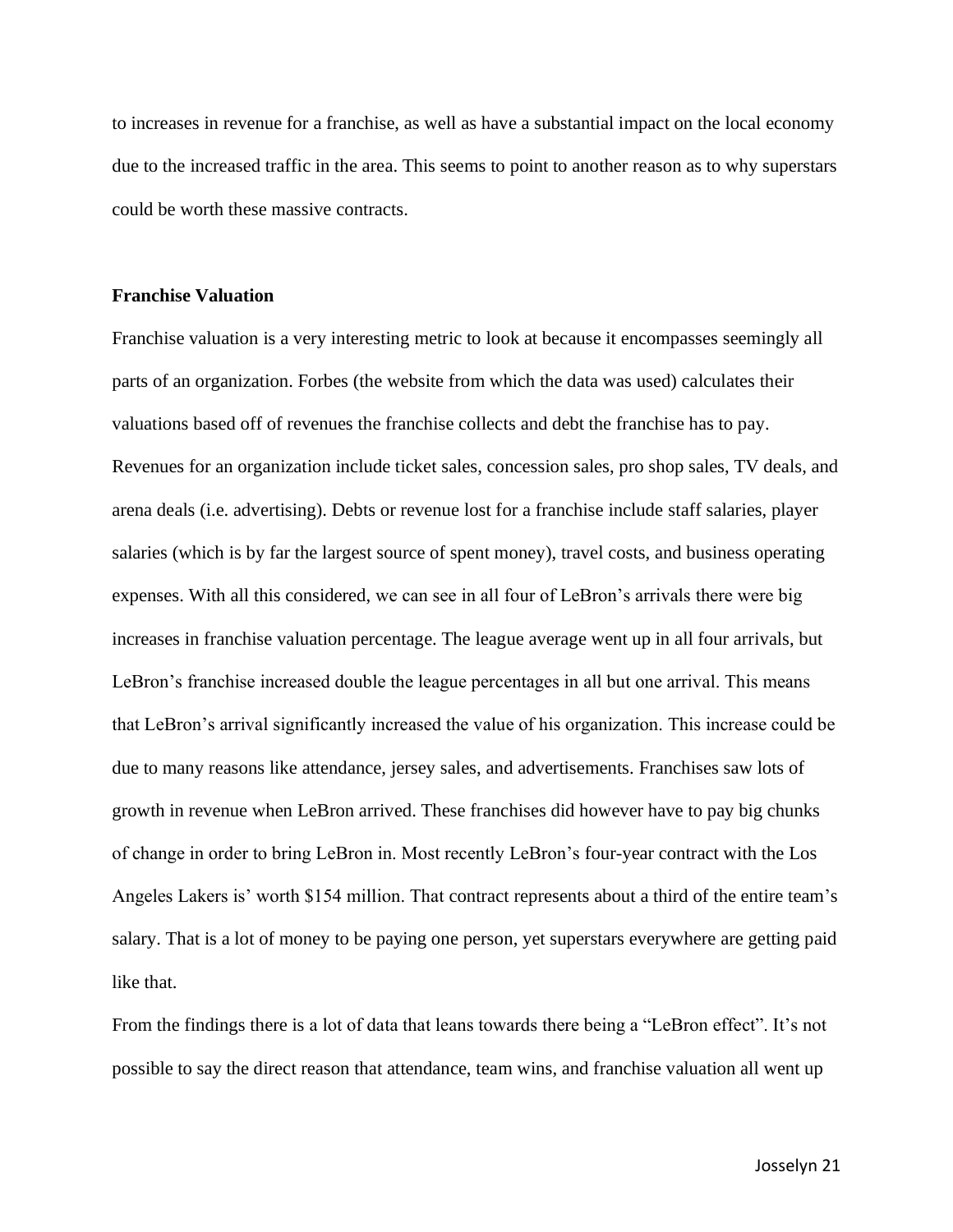strictly because of LeBron's arrival. However, there is a strong correlation to LeBron joining a franchise and those metrics increasing. So, based off this strong correlation one can assume there is a "LeBron effect" or a superstar effect.

So, what does all of this mean and what's its implication? These findings can have multiples implications. As discussed in the attendance section earlier, there is a good possibility that if a superstar player attracts more fans to the game the local economy near the arena could see a boost. Having the local economy take a boost could create a positive feedback loop. More people coming to the arena and the arena area means more money being spent in that area. More money being spent means people are making money, which then in turn could lead to those people spending money on tickets, apparel, and other things that go into team revenues and profits. An NBA owner should be very interested in bringing in a superstar for this reason. The possibility and actual likelihood of a superstar helping a franchise in more ways than one is a reason NBA owner should be interested. The big hesitation that NBA owners will have is the contract difference between a superstar and a non-superstar player. A superstar player will cost an NBA owner over \$20 million dollars to his franchise. However, a non-superstar player would be paid far less than that. This salary difference is a huge hesitation for NBA owners. Superstars are essentially an investment because the owner is banking on the superstar to come in and create impacts similar to what we saw in LeBron's metrics.

How do all these results compare to similar studies? Well if we look at the attendance metric from this study it is clear attendance was positively impacted when LeBron arrived to his new team. This is exactly what Brad Humphreys found in his paper *The Effect of Superstar Players on Game Attendance: Evidence from the NBA*. Humphreys found that Michael Jordan had a positive impact on both home and away attendance. His findings are parallel to the ones in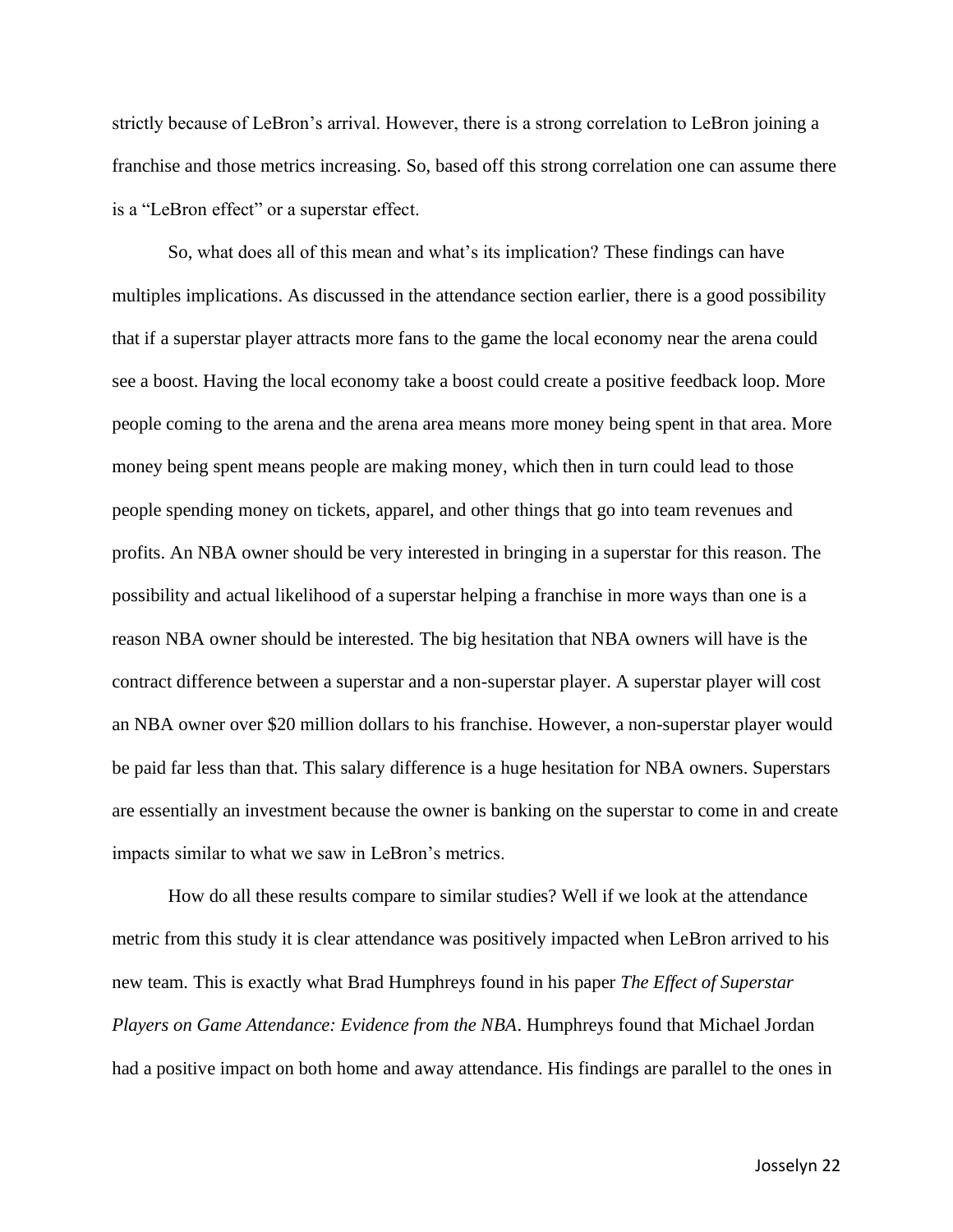this study with LeBron as the case study. Also related to attendance is LeBron's impact on his opposing teams' franchises. By having a higher average away attendance LeBron brings money into his opposing franchise by increasing ticket sales, concessions sales, and other revenue forms just by being in town and playing in a different city. Jerry Hausman and Gary Leonard came to a very similar conclusion by observing Michael Jordan in their paper titled *Superstars in the National Basketball Association: Economic Value and Policy*. They found Michael Jordan brought a value of \$53 million to other NBA teams. Obviously, LeBron's value to other NBA teams in not calculated in this study, but it is a fair assumption to say his value is very similar if not more than that of Jordan's.

This study focuses on one player (LeBron James) and one sport (NBA) so the next question is whether or not this study is generalizable to other professions and sports. Sports is the easiest to compare. Looking at superstars in other sports like football, soccer, or baseball we can see some similarities. The hardest sport out of those three to compare is definitely baseball. Mike Trout the without a doubt best player in baseball just signed a contract worth over \$400 million. His on the field benefits are known. The MLB actually has a statistic, WAR or Wins Above Replacement. This stat compares a player to the average of all the other players at that position and determines how many more wins that player is responsible for. Trout is on pace for the highest WAR ever. Trout's celebrity like appeal isn't very big. Bryce Harper is perhaps the bigger celebrity in the baseball realm. His appeal is more likely to put people in seats. Soccer is the most comparable to this study and most notably the player is Cristiano Ronaldo. The forward for Italian club Juventus, Ronaldo boats over 100 million followers on Instagram and is arguably the most famous soccer player in the world. His contract is around \$35 million per year. Within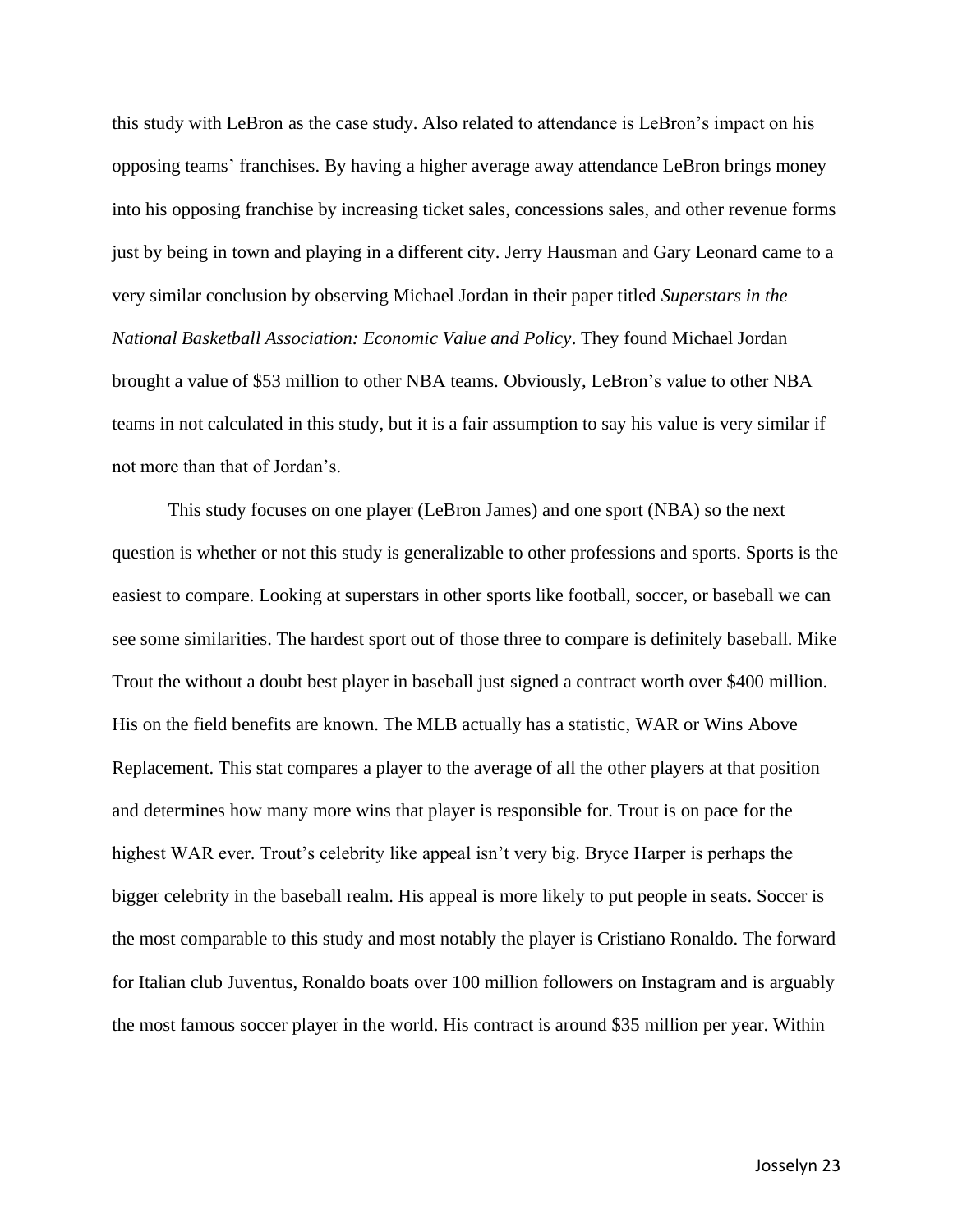the first year of his most recent arrival at Juventus the club saw a massive spike in club valuation. His impact is very similar to that of LeBron's and it might even be greater.

Generalizing to professions other than sports is a little bit harder. External validity as researchers define it is "the ability of a particular set of research results to be applied in another setting" (Campbell). As discussed in the introduction top actors and actresses are getting paid lots of money. These top actors and actresses or the so-called superstars of the entertainment industry fetch large sums of money for each contract they sign and each picture they make. Most of these superstars are paid such large sums because it is assumed that by having them on the cast of a movie or show there will be more people who will watch it. For the most part this is true. Actors like Dwayne Johnson or Will Smith create a buzz whenever they join the cast and this buzz creates interest and likely ticket sales which is what movies thrive on. Now for the most part in the entertainment industry having a superstar actor is worth it. There have been some instances where a movie or show has flopped even with the help of a superstar on the cast. The entertainment industry isn't the only industry where superstars are present and could be similar to the LeBron effect. If we look at engines for example, Honda manufacturers amazing engines for cars and lawn mowers they are superstar engine makers. Sometime their product may be more expensive, but they pay off a few years down the line could be worth it. Goldman Sachs is a superstar in the banking industry. There are superstars everywhere in every profession. Professional speakers can fetch tens of thousands of dollars for speaking at an event. How could that be worth it? A speaker can inspire a team or group to elevate their work and production which can lead to bigger revenues for the company. Generalizations between this study and other professions can be made with the right context taken into consideration.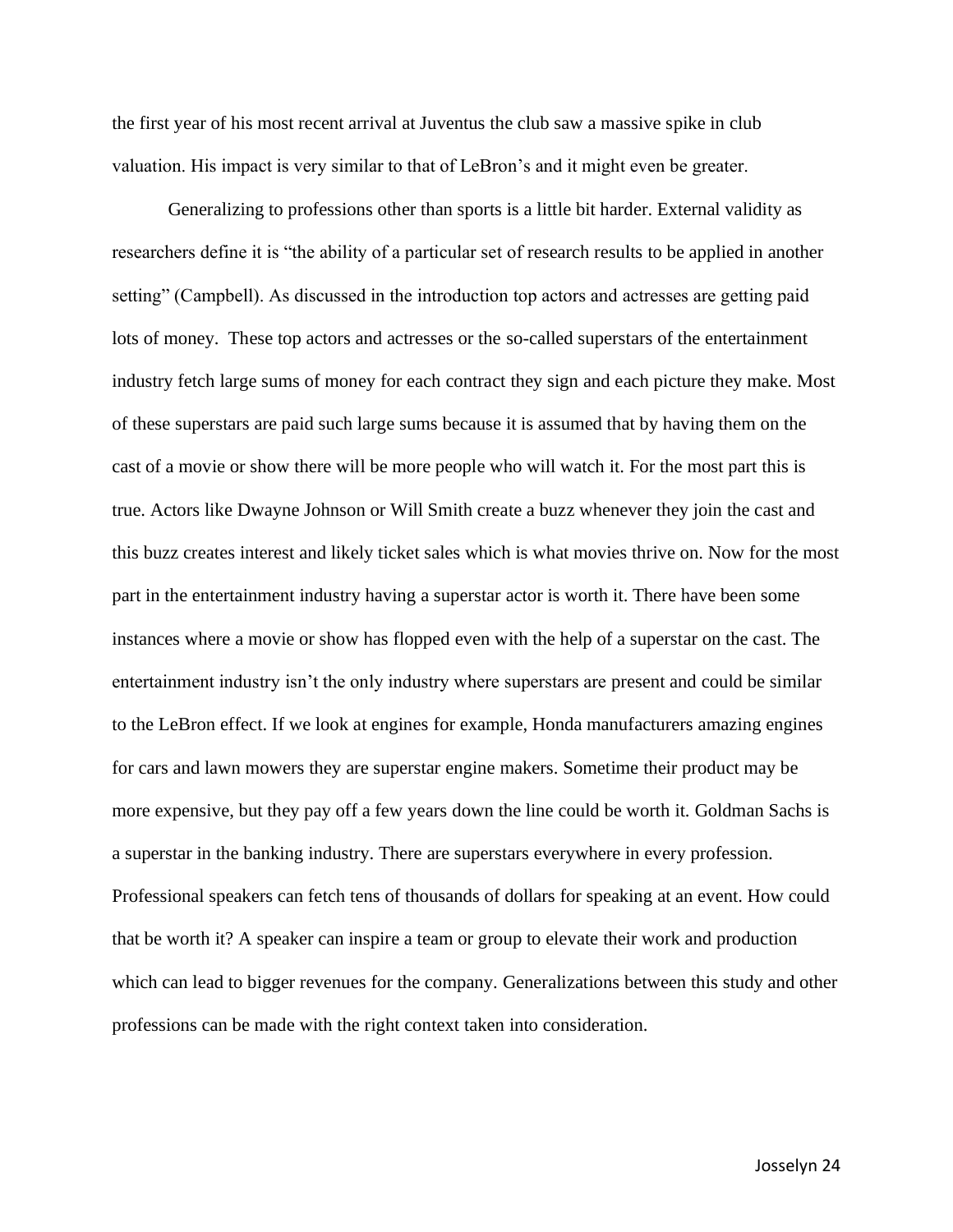As with almost research there are certain limitations. This paper solely focuses on one person (LeBron James) and one sport (the NBA). This lack of multiple people and sports can create limitations in being able to compare to other industries, but by doing it this way it allows us to gain very specific information. The nature of this study also only allows us to make assumptions based on the correlation between LeBron's arrivals and the changes in wins, attendance and valuation.

Further research in this area could lead to very beneficial information for general managers and owners of not only sports teams, but businesses everywhere. Research could definitely be expanded to include other sports and other industries. and more comparisons and conclusions could be made about the superstar effect. Another way to expand this research is by honing in specifically on one metric. For instance, if there was a more in depth look into attendance more information could be drawn as to the benefit of a superstar. By studying how traffic increases around game times, how many patrons are in restaurants before and after games, and comparisons between revenues for parking near arenas can be focused on and could truly prove the true effect a superstar could have on local economy and the true amount of people increase or decrease heading to the arena. There are many ways to expand this research, but these are a few that could lead to more valuable insight.